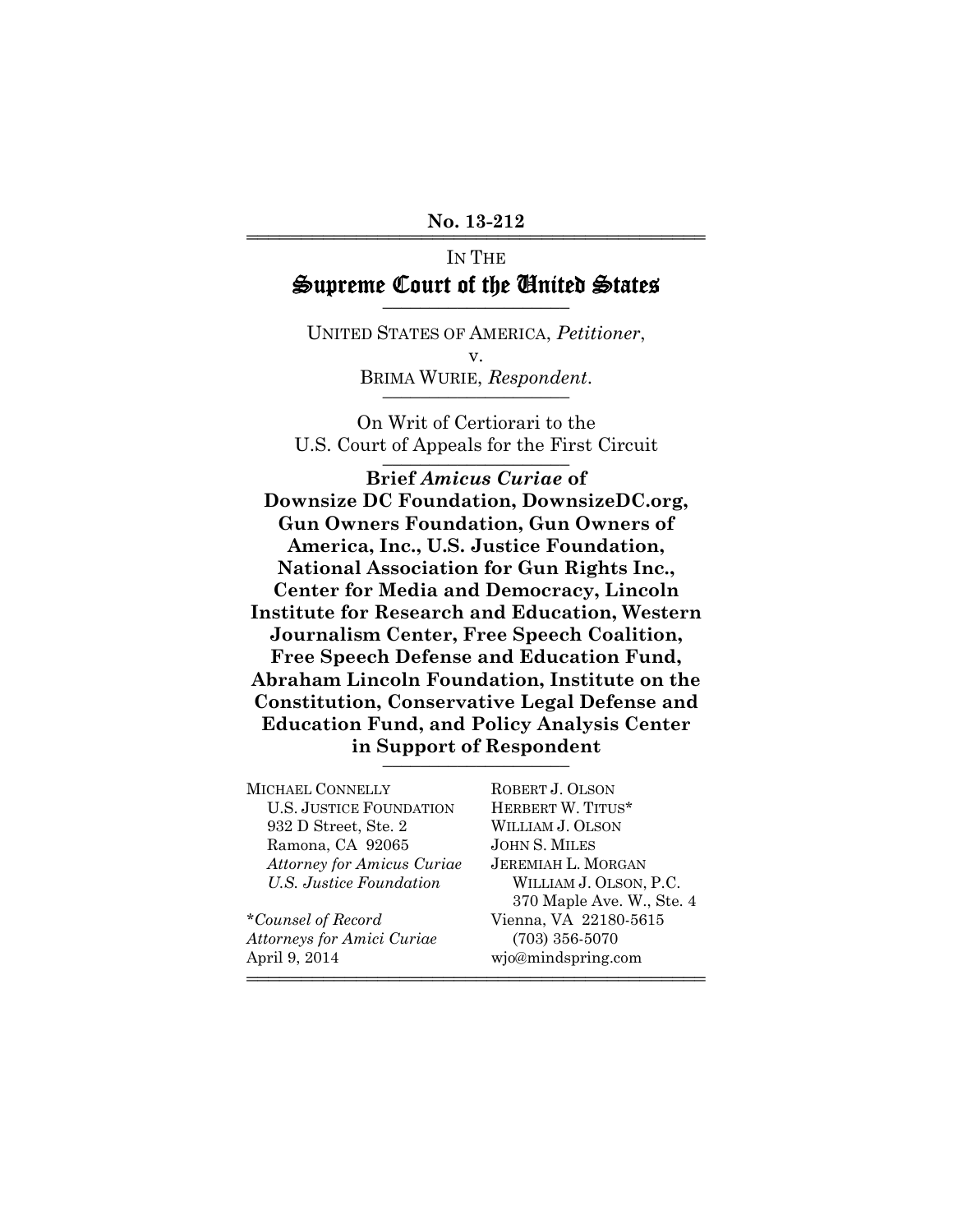# **TABLE OF CONTENTS**

|          | Page                                                                                                                                   |                |
|----------|----------------------------------------------------------------------------------------------------------------------------------------|----------------|
|          |                                                                                                                                        |                |
|          | INTEREST OF THE AMICI CURIAE                                                                                                           | 1              |
|          | SUMMARY OF ARGUMENT  2                                                                                                                 |                |
| ARGUMENT |                                                                                                                                        |                |
| L.       | THIS CASE WAS LITIGATED BELOW<br>EXCLUSIVELY ON THE KATZ REASONABLE<br>EXPECTATION OF PRIVACY TEST                                     | $\overline{4}$ |
|          | II. "SEARCHES INCIDENT TO ARREST" MUST BE<br><b>ANALYZED USING PROPERTY PRINCIPLES</b><br>EMBODIED IN THE FOURTH AMENDMENT             | 7              |
|          | A. Court Decisions Based on Reasonable<br><b>Expectations of Privacy Have Eroded</b><br>Fourth Amendment Rights $\dots\dots\dots\dots$ | 7              |
|          | B. United States v. Jones Returned the<br>Fourth Amendment To Its Property Roots                                                       | 14             |
|          | C. The Fourth Amendment Protects Property<br>Interests                                                                                 | 16             |
|          | D. The Fourth Amendment Protects Four<br>Categories of Property Interests Which Are<br>Afforded Separate and Distinct Protection       | 19             |

i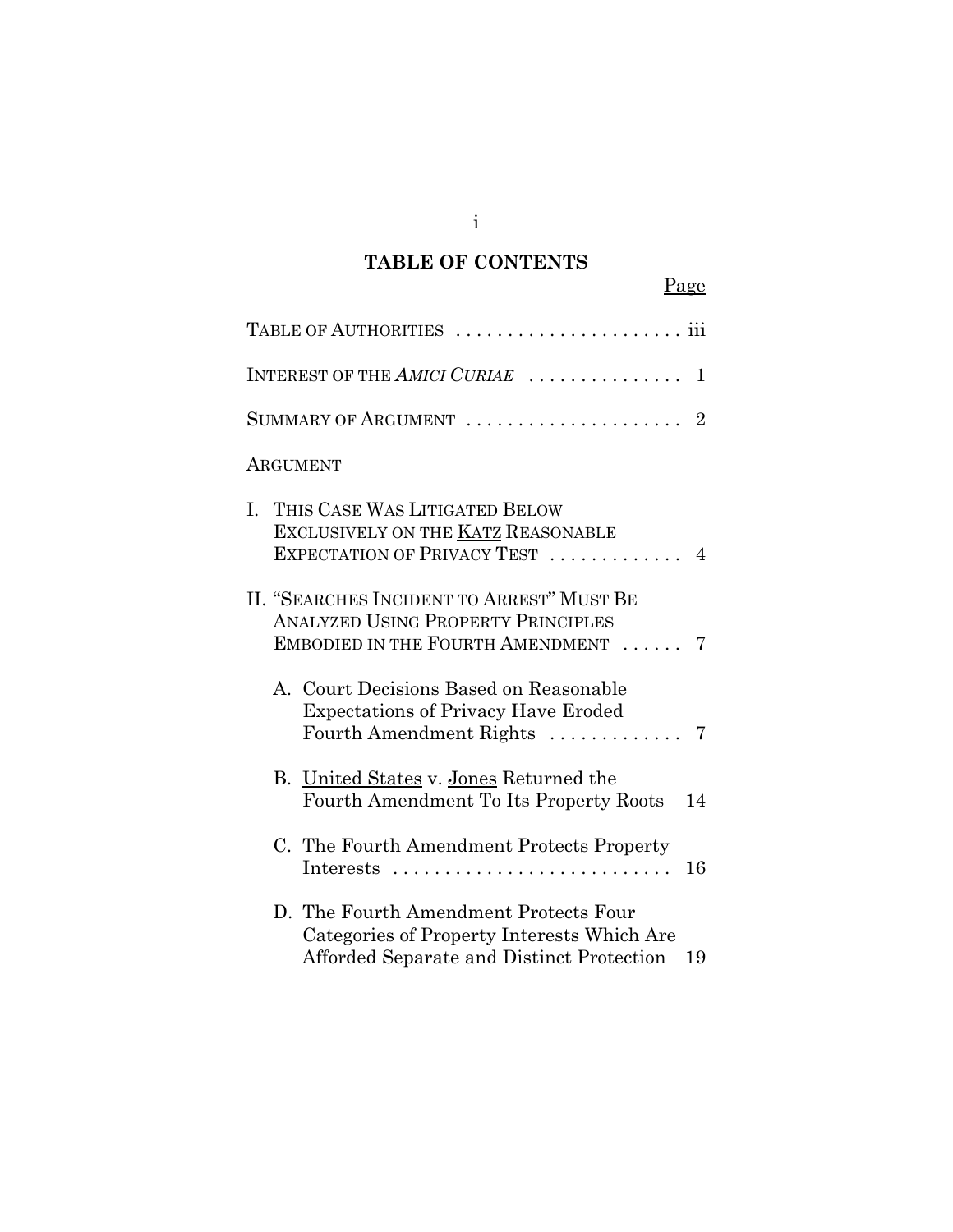| <b>III. SEARCHES INCIDENT TO ARREST ARE LIMITED</b><br>TO EFFECTUATING THE ARREST, AND ARE NOT          |    |
|---------------------------------------------------------------------------------------------------------|----|
| A GENERAL AUTHORITY TO SEARCH A                                                                         |    |
| PERSON'S BELONGINGS                                                                                     | 20 |
| A. Upon Arrest, the Police Become the Bailee<br>of the Person Arrested $\ldots \ldots \ldots \ldots 21$ |    |
| B. The Government Is No More Than a Bailee<br>of Personal Property Seized Incident to<br>Arrest         | 23 |
|                                                                                                         |    |

# ii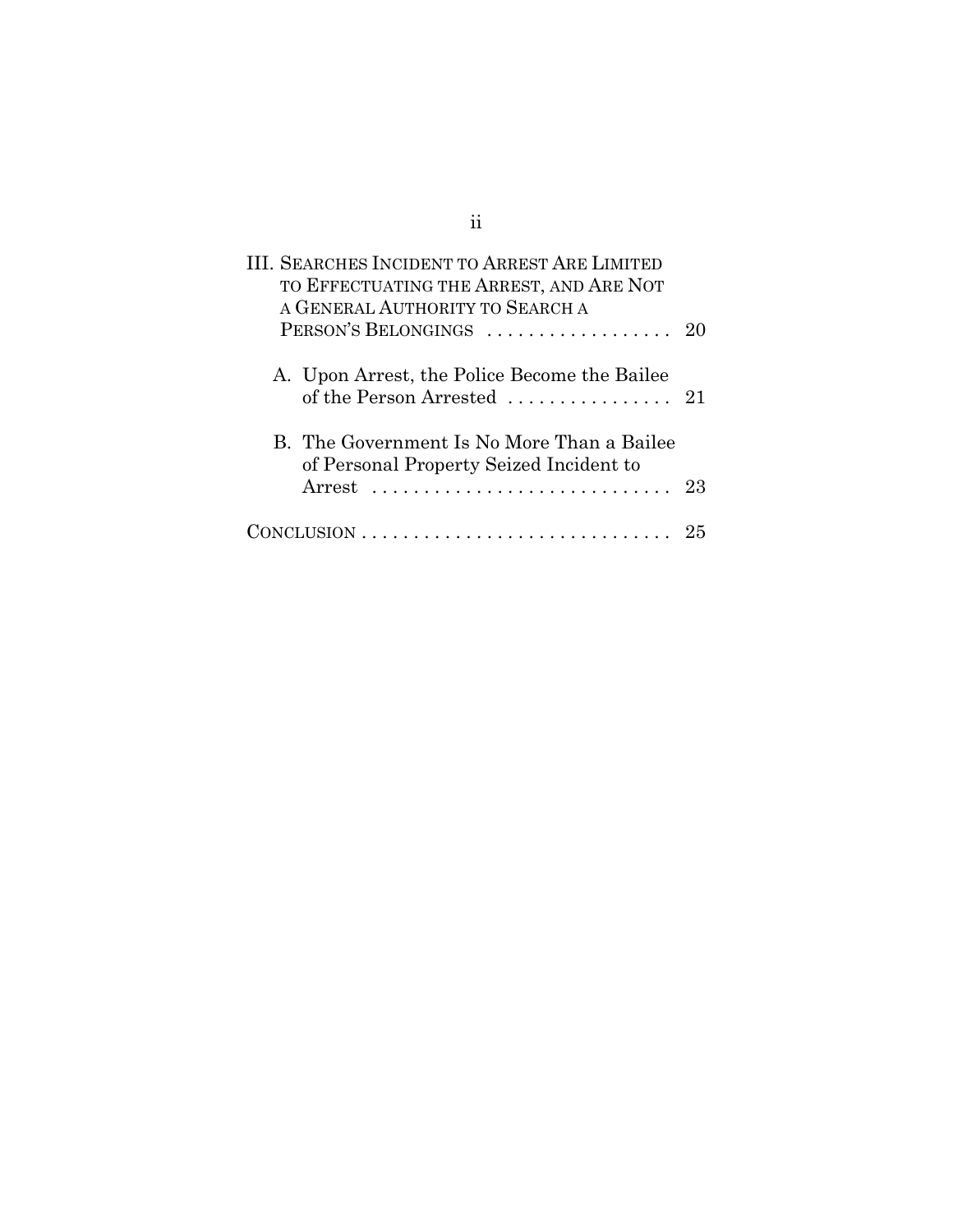#### **TABLE OF AUTHORITIES**

Page

## HOLY BIBLE Genesis 1:26 . . . . . . . . . . . . . . . . . . . . . . . . . . . . . . 17 U.S. CONSTITUTION Fourth Amendment . . . . . . . . . . . . . . . . . . . 2, *passim* CASES Agnello v. United States, 269 U.S. 20 (1925) ..... 7 American Ambassador Casualty Co. v. Chicago, 205 Ill. App. 3d 879 (Ill. App. Ct. 1st Dist. 1990) . . 24 Atwater v. Lago Vista, 532 U.S. 318 (2001) . . . . . 24 Boyd v. United States, 116 U.S. 616 (1886) . . . . . 17 California v. Acevedo, 500 U.S. 565 (1991) . . . . . 19 California v. Greenwood, 486 U.S. 35 (1988) . . . . 13 Carroll v. United States, 267 U.S. 132 (1925) . . . 10 Chimel v. California, 395 U.S. 752 (1969) . 9, *passim* District of Columbia v. Heller, 554 U.S. 570 (2008) . . . . . . . . . . . . . . . . . . . . . . . . . . . . . . . . 8, 9 Entick v. Carrington, 19 Howell's State Trials 1029 (1765) . . . . . . . . . . . . . . . . . . . . . . . . . 17, 18 Florida v. Jardines, 133 S.Ct. 1409 (2013) . 2, 15, 16 Katz v. United States, 389 U.S. 347 (1967) 2, *passim* Kyllo v. United States, 533 U.S. 27 (2001) . . . 13, 14 Oliver v. United States, 466 U.S. 170 (1984) . . . . 12 Olmstead v. United States, 277 U.S. 438 (1928) 8, 9 People v. Chiagles, 237 N.Y. 193 (N.Y. 1923) . . . 18 People v. Diaz, 244 P.3d 501 (Cal. 2011) ........ 6 Sibron v. New York, 392 U.S. 40 (1968) ..... 10, 11 Smith v. Maryland, 442 U.S. 735 (1979) . . . . . . . 12

iii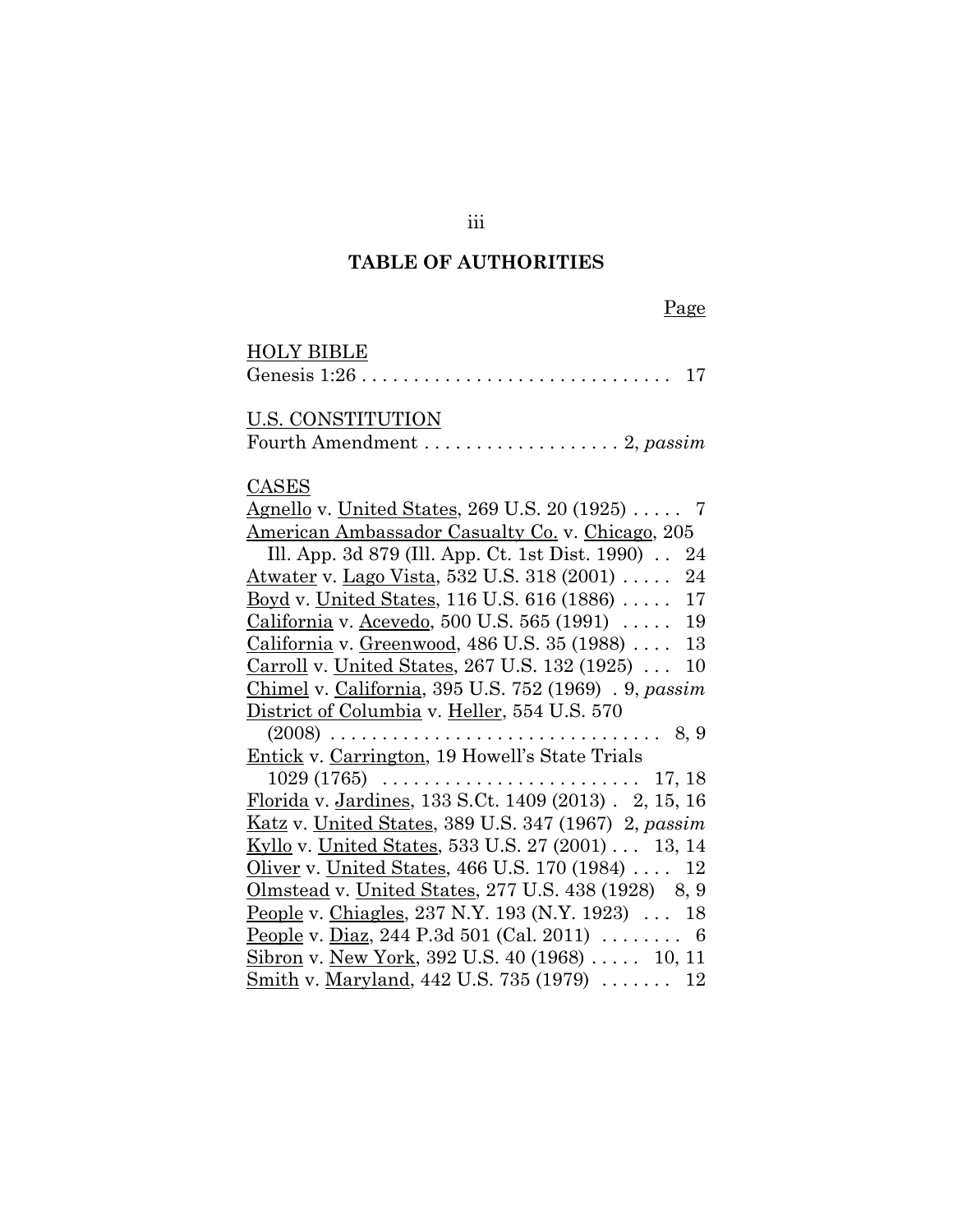| United States v. Chadwick, 433 U.S. 1 (1977)<br>12                                       |
|------------------------------------------------------------------------------------------|
| United States v. Hedrick, 922 F.2d 396 (7th                                              |
| $Cir. 1991) \ldots \ldots \ldots \ldots \ldots \ldots \ldots \ldots \ldots \ldots$<br>13 |
| United States v. Jones, 565 U.S. ___, 132 S.Ct.                                          |
| 945 (2012) $\ldots \ldots \ldots \ldots \ldots \ldots \ldots \ldots 2$ , passim          |
| United States v. Knotts, 460 U.S. 276 (1983)<br>15                                       |
| United States v. Miller, 425 U.S. 435 (1976)<br>13                                       |
| United States v. Rabinowitz, 339 U.S. 56 (1950).<br>24                                   |
| United States v. Robinson, 414 U.S. 218                                                  |
|                                                                                          |
| United States v. Ross, 456 U.S. 798 (1982)<br>20                                         |
| United States v. Weeks, 232 U.S. 383 (1914)<br>10                                        |
| Warden v. Hayden, 387 U.S. 294 (1967)<br>10                                              |
| $Ybarra$ v. Illinois, 444 U.S. 85 (1979)<br>19                                           |
|                                                                                          |
| <b>MISCELLANEOUS</b>                                                                     |
|                                                                                          |
| Black's Law Dictionary, West Publishing Co.,                                             |
| Revised Fourth Edition, 1968<br>17, 23                                                   |
| W. Blackstone, Commentaries on the Laws of                                               |
| England, Univ. of Chicago facsimile ed: 1766 . 17                                        |
| J.P. Bishop, Criminal Procedure, Little, Brown                                           |
| & Co., 1880 $\ldots \ldots \ldots \ldots \ldots \ldots \ldots \ldots 20$ , passim        |
| W. O. Douglas, The Court Years (Random House                                             |
|                                                                                          |
|                                                                                          |
| J. Locke, Second Treatise of Civil Government,<br>$(1690)$<br>16                         |
| J. Story, Commentaries on the Law of Bailments,                                          |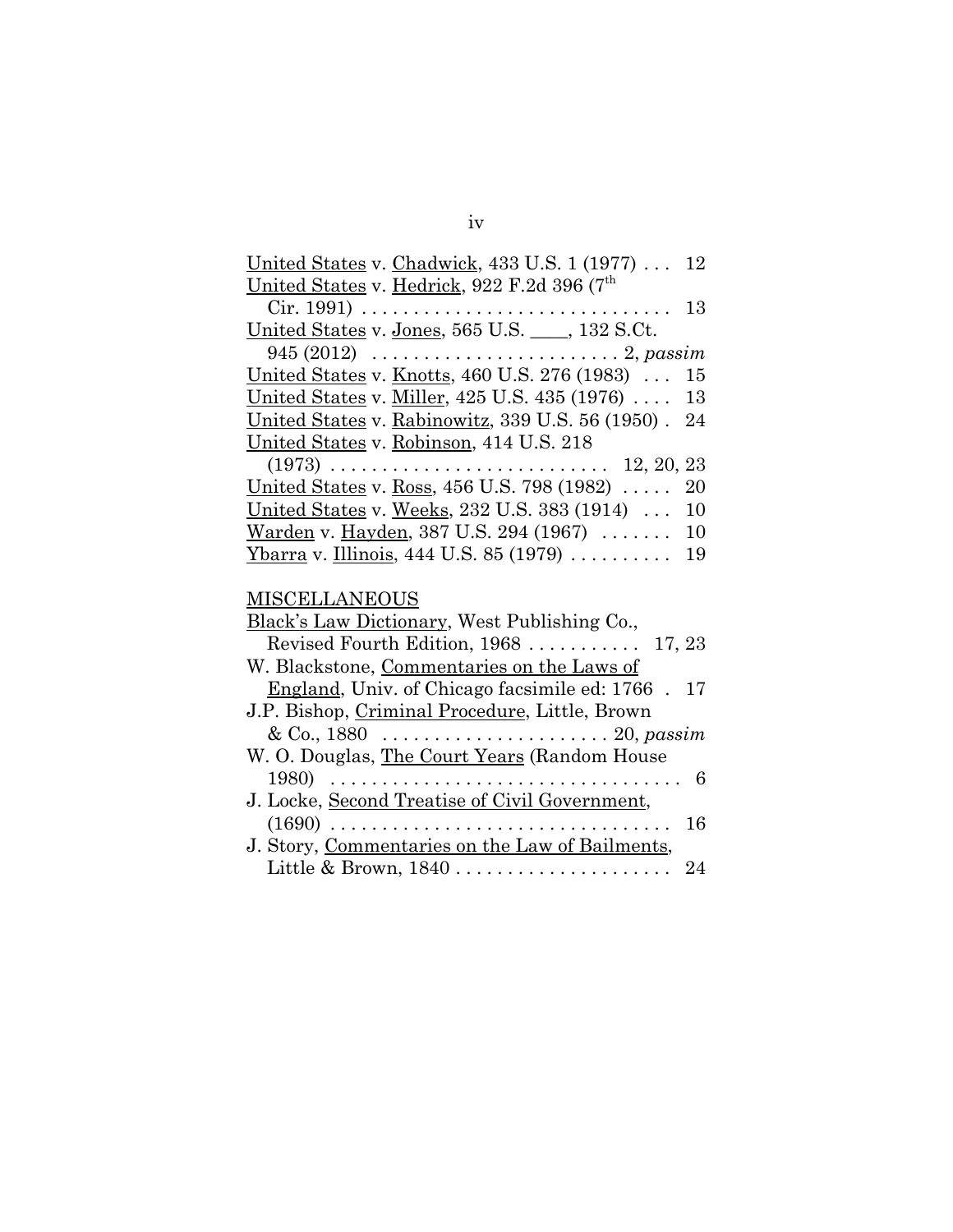#### **INTEREST OF** *AMICI CURIAE*<sup>1</sup>

Downsize DC Foundation, Gun Owners Foundation, U.S. Justice Foundation, Center for Media and Democracy, Lincoln Institute for Research and Education, Western Journalism Center, Free Speech Defense and Education Fund, Conservative Legal Defense and Education Fund, and Policy Analysis Center are nonprofit educational organizations, exempt from federal income tax under section 501(c)(3) of the Internal Revenue Code ("IRC"). DownsizeDC.org, Gun Owners of America, Inc., National Association for Gun Rights Inc., Free Speech Coalition, and Abraham Lincoln Foundation for Public Policy Research are nonprofit social welfare organizations, exempt from federal income tax under IRC section 501(c)(4). Institute on the Constitution is an educational organization.

These organizations were established, *inter alia*, for educational purposes related to participation in the public policy process, including programs to conduct research and to inform and educate the public on important issues of national concern, the proper construction of state and federal constitutions and statutes, questions related to human and civil rights secured by law, and related issues. Each organization has filed a number of *amicus curiae* briefs in this Court and other federal courts. With respect to the Fourth Amendment, many of these *amici* filed an

<sup>&</sup>lt;sup>1</sup> It is hereby certified that counsel for the parties have consented to the filing of this brief; that no counsel for a party authored this brief in whole or in part; and that no person other than these *amici curiae*, their members, or their counsel made a monetary contribution to its preparation or submission.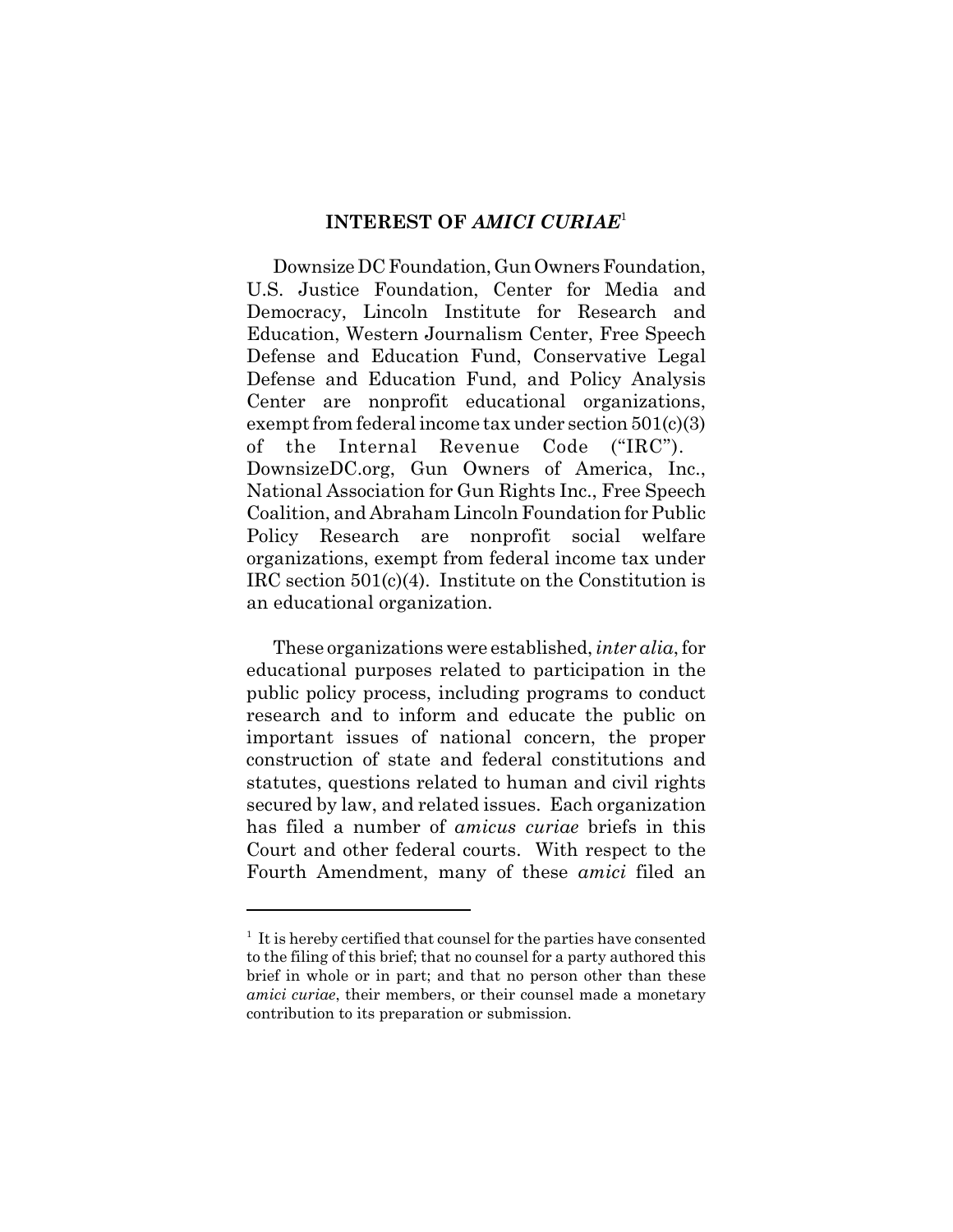*amicus curiae* brief in this Court at the petition stage as well as an *amicus curiae* brief on the merits in United States v. Jones, 565 U.S. \_\_\_, 132 S.Ct. 945 (2012).

#### **SUMMARY OF ARGUMENT**

At issue in United States v. Wurie and its companion case, Riley v. California, is whether the Court will continue to apply its evolving reasonable expectation of privacy test birthed in Katz v. United States to searches incident to arrest, or instead continue with its restoration of property principles begun in United States v. Jones and Florida v. Jardines.

In both Jones and Jardines, this Court ruled that the Fourth Amendment was undergirded primarily by the common law of private property, and only secondarily upon privacy. The Court held that in no case can the absence of a reasonable expectation of privacy undermine a person's property rights against unreasonable searches and seizures. Remarkably, all parties in both Wurie and Riley have urged this Court to resolve the question — whether a warrantless search of a cell phone found on an arrestee is reasonable — solely on the basis of privacy interests, without any regard for the arrestee's private property interests in his person, papers, and effects.

*Amici* urge this Court instead to resolve the reasonableness of cell phone searches according to the property principles stated in Jones and Jardines. This Court's decisions based upon the Katz "reasonable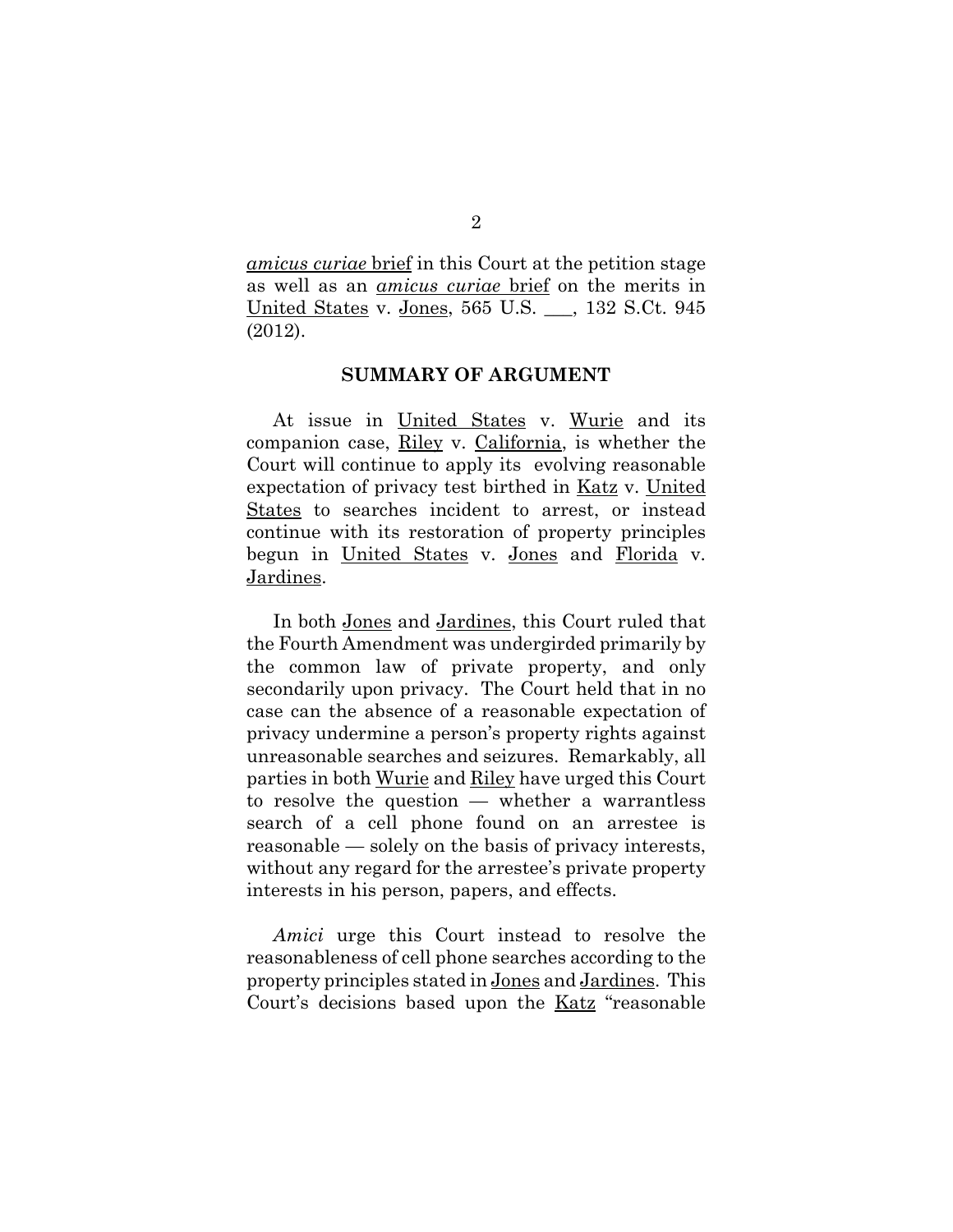expectation of privacy" test have eroded rather than secured the rights originally protected by the Fourth Amendment. Since its first use nearly five decades ago, the privacy test has devolved into a subjective balancing of interests, whereby courts weigh individual privacy interests on the one hand against government interests on the other. Not surprisingly, this weighing of the interests has produced a checkerboard of unprincipled results.

Indeed, the reasonableness of a search incident to arrest should be based on the government's superior property interest in the person of the arrestee, but that property interest does not also extend to that person's house, papers, or effects. While the arrestee may be separated from certain limited items that he may have on his person, any further search into the contents of his papers and effects must be based upon compliance with the warrant, probable cause, and particularity requirements of the Fourth Amendment.

In both Wurie and Riley, once the government fulfilled its purpose of arrest by removing the cell phones from the arrestees, it became no more than a bailee of personal property, subject to the Fourth Amendment's warrant, probable cause, and particularity protections. Instead of honoring those limitations, the government exceeded its authority as a bailee, unconstitutionally trespassing on the exclusive right of the arrestee to be secure in his papers and effects.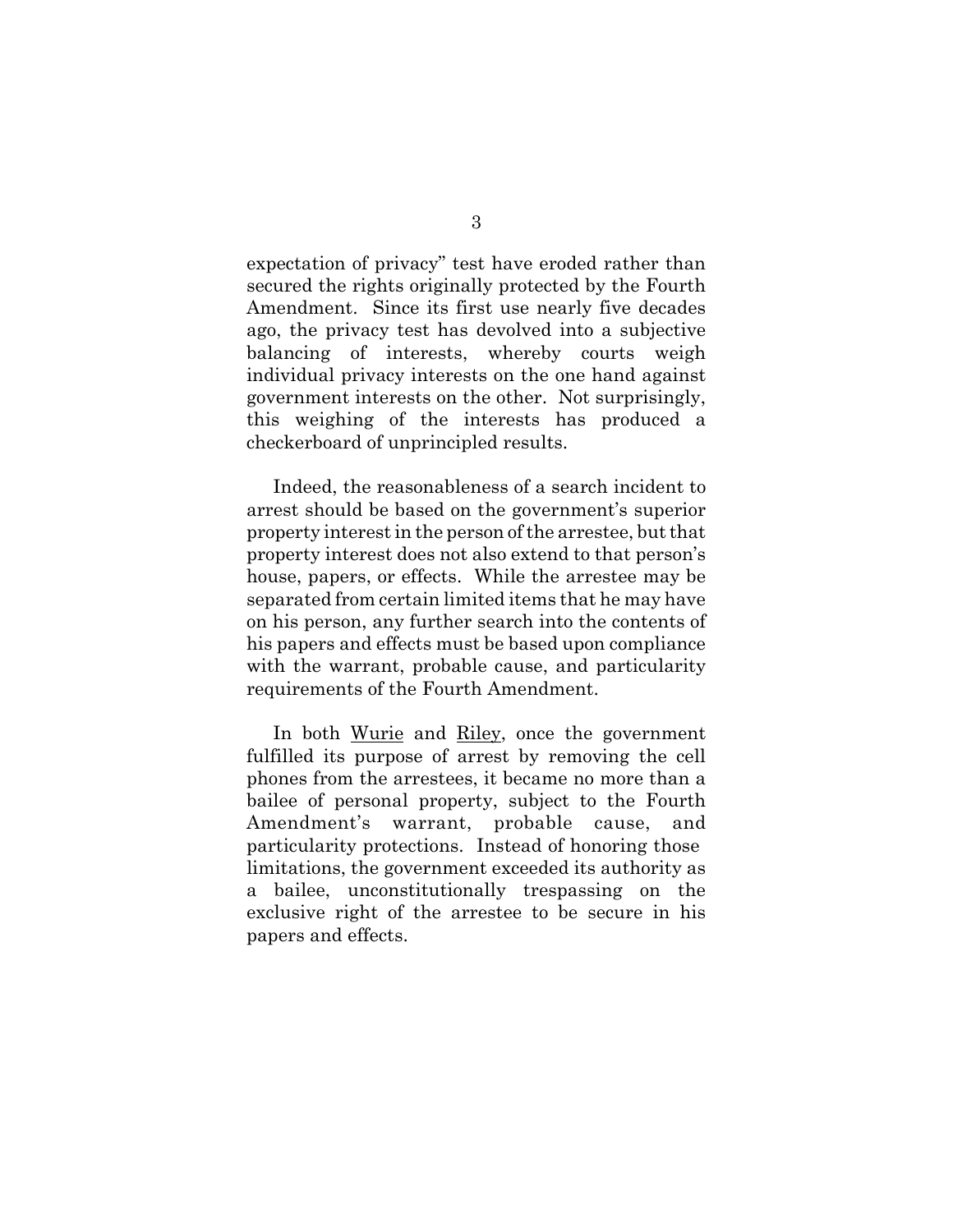#### **ARGUMENT**

### **I. THIS CASE WAS LITIGATED BELOW EXCLUSIVELY ON THE KATZ REASONABLE EXPECTATION OF PRIVACY TEST.**

On the surface, it appears that United States v. Wurie and its companion case, Riley v. California, present a single straight-forward question — whether the search-incident-to-arrest doctrine permits a cell phone seized from an arrestee to be the subject of a warrantless search. A closer examination, however, reveals that the very foundation of the search-incidentto-arrest doctrine is at issue.

In Wurie, the government argues for an almost limitless doctrine, that "an arresting officer may seize and search any items found on an arrestee's person, including closed containers." Petition for a Writ of Certiorari ("Pet.") at 4. The court of appeals below concluded just the opposite, "adopt[ing] a 'bright-line rule' that the ... police [are] never permit[ted] to search the contents of a cell phone found on the person of an arrestee without first obtaining a warrant." *See* United States v. Wurie, 728 F.3d 1, 11 (1<sup>st</sup> Cir. 2013).

According to the government's reading of applicable precedents, a search incident to arrest, originally designed for "preserving destructible evidence and protecting officer safety," now need not be justified on either, because of "an arrestee's diminished expectation of privacy...." Pet. at 11, 13, 15. However, according to the court of appeals, preserving evidence and protecting officer safety must be "[w]eighed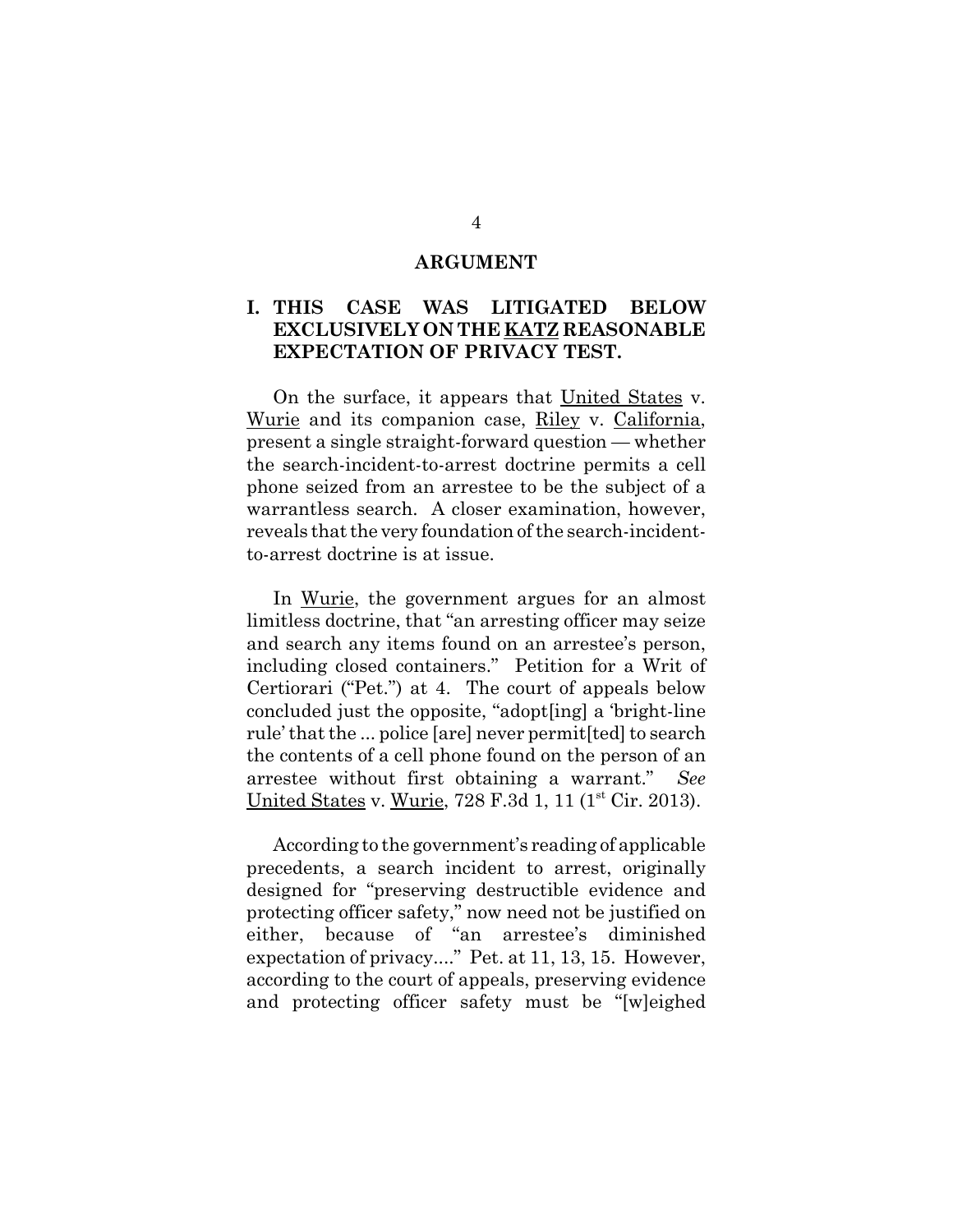against the significant privacy implications inherent in cell phone data searches...." Wurie, 728 F.3d at 11,  $12.<sup>2</sup>$ 

The government and the court of appeals rely upon the exact same Supreme Court precedents, yet reach diametrically opposite conclusions. Of course, such results can easily be obtained when the test being applied is based not on the fixed constitutional text, history, and tradition, but on a subjective balancing of a person's "reasonable expectation of privacy."<sup>3</sup> Under this approach, the Court considers whatever factors may appear to be persuasive and decides whether to exempt the government from the warrant, probable cause, and particularity requirements of the Fourth Amendment.<sup>4</sup>

- The "information [contained by a phone] is, by and large, of a highly personal nature...."
- "It is the kind of information one would previously have stored in one's home...."
- "'At the touch of a button a cell phone search becomes a house search....'" *Id*. at \_\_\_.

<sup>&</sup>lt;sup>2</sup> The circuit court based its decision on the fact that ""a modern cell phone is ... not just another purse or address book.'" *Id.* at 8. The circuit court explained that the privacy interest in one's cell phone is far greater than his other belongings, since:

<sup>• &</sup>quot;The storage capacity of today's cell phones is immense."

Thus, for the circuit court, Wurie's privacy interests in his cell phones outweighed the government's interests in conducting a search incident to a lawful arrest.

<sup>3</sup> *See* Brief for the United States, p. 13. *See also* Brief of Respondent, pp. 9-12.

<sup>4</sup> In his autobiography, Justice William O. Douglas recounted a statement that Chief Justice Charles Evans Hughs made to him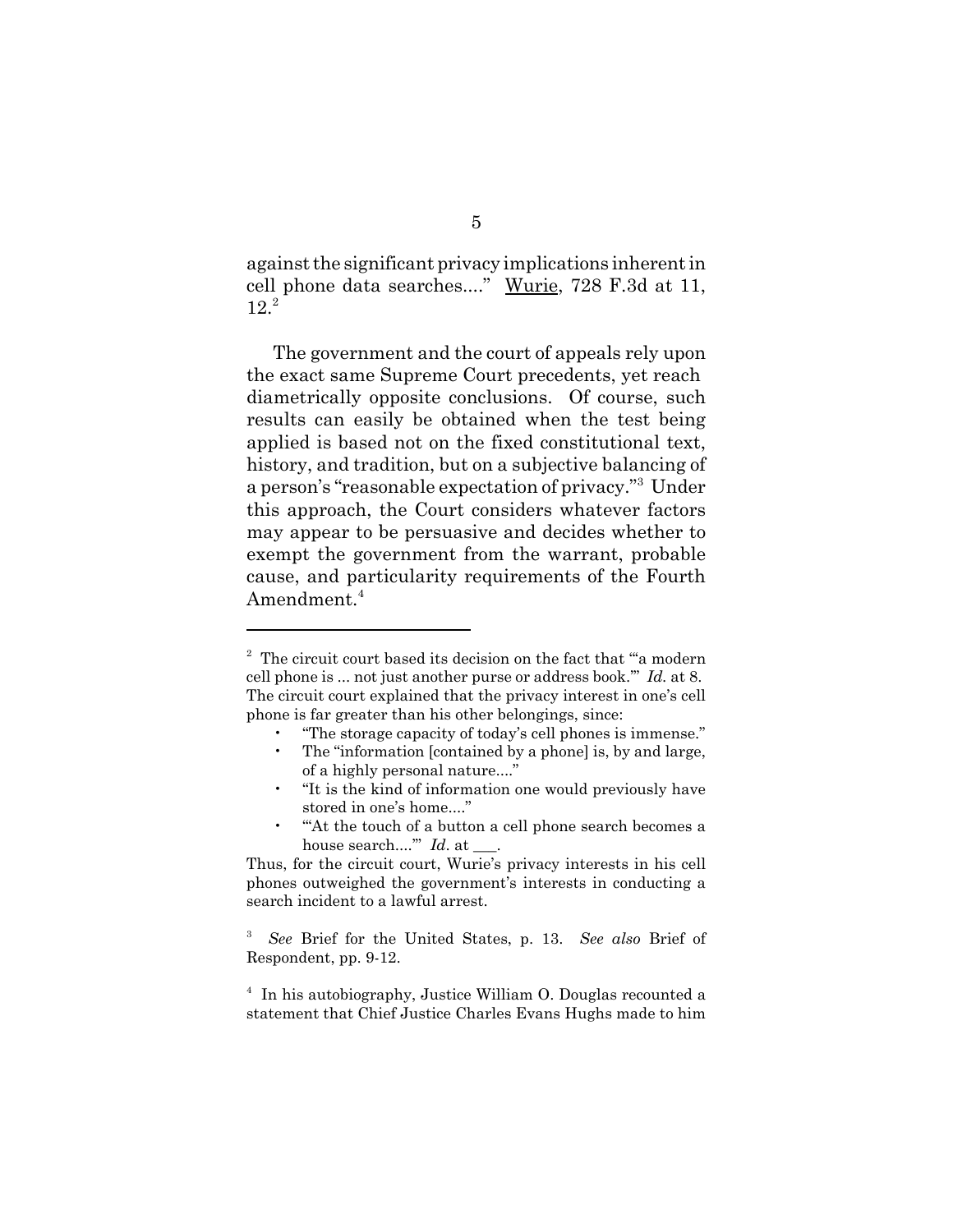Similarly, the petitioner in Riley, like Wurie, has contended that "[s]earching the digital contents of a smart phone furthers neither of the [historically recognized] governmental interests ... and impinges upon personal privacy to an unprecedented degree." Brief for Petitioners, p. 10 in Riley v. California (No. 13-132). In opposition to Riley's petition for certiorari, the California authorities contended otherwise, relying heavily on People v. Diaz, 244 P.3d 501 (Cal. 2011). In Diaz, the Supreme Court of California, like the federal government in Wurie, ruled that an arrestee has "'reduced expectations of privacy caused by the arrest.'" *Id.* at 506. Indeed the California Supreme Court concluded that "the lawful custodial arrest justifies the infringement of **any** privacy interest the arrestee may have." *Id.* at 507 (emphasis added).

Thus, while the contending parties in these two cases reach opposite conclusions as to the application of the search-incident-to-arrest doctrine to cell phones, all parties assume that the Fourth Amendment test is whether the arrestee has a "reasonable expectation of privacy" in his cell phone.5

about how the Court operates: "Justice Douglas, you must remember one thing. At the constitutional level where we work, ninety percent of any decision is emotional. The rational part of us supplies the reasons for supporting our predilections." William O. Douglas, The Court Years, p. 8 (Random House 1980).

<sup>5</sup> *See* Brief for the United States at 9-11, 13-28 and Brief for Respondent Wurie at 9-13 (No. 13-212), and Brief for Petitioner Riley at 13-16 and Brief for Respondent State of California at 7- 11, 22, 25-28, 41-58 (No. 13-132).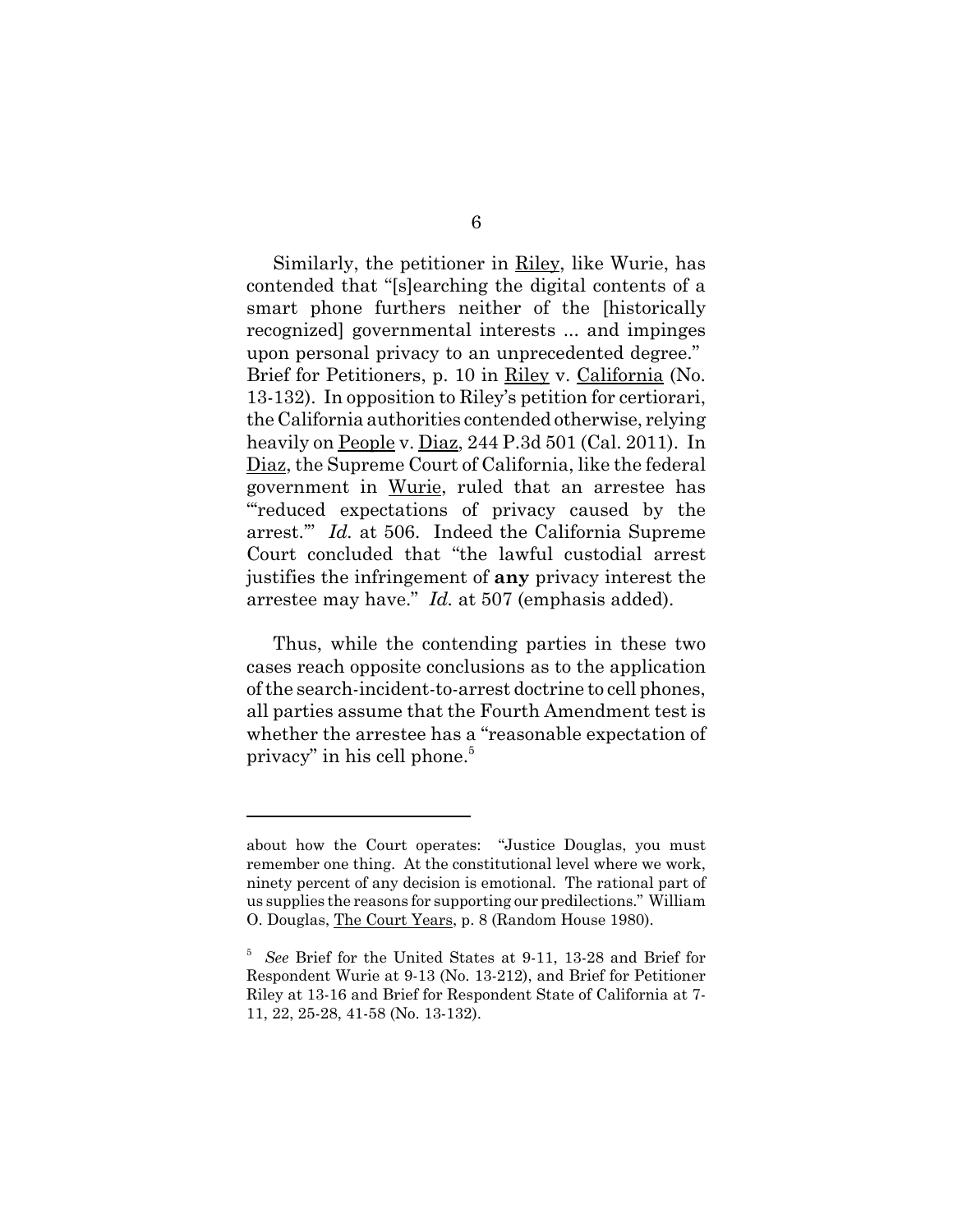These *amici* take the position that none of the parties has addressed the central constitutional issue, a deficiency which may require the Court to order rebriefing. "Privacy" is not a term mentioned in the Constitution, and the judicially created test of whether a person has a "reasonable expectation of privacy" should not be allowed to displace the text of the Constitution, which certainly restricts physical searches. The correct constitutional test is grounded in the plain language of the Fourth Amendment. Because the Court's expectation-based test is faulty, the search-incident-to-arrest doctrine which has been built upon it cannot be trusted to reach proper conclusions. That approach is both extra-constitutional and has proven insufficient to secure the rights the Founders expressly insisted be protected by the Fourth Amendment.

**II. "SEARCHES INCIDENT TO ARREST" MUST BE ANALYZED USING PROPERTY PRINCIPLES EMBODIED IN THE FOURTH AMENDMENT.**

## **A. Court Decisions Based on Reasonable Expectations of Privacy Have Eroded Fourth Amendment Rights.**

For many years, the scope of a search incident to arrest was narrow, permissible only in order to effectuate narrow and specific purposes.<sup>6</sup> As late as

<sup>6</sup> *See*, *e.g.*, Agnello v. United States, 269 U.S. 20, 30 (1925) ("The right without a search warrant contemporaneously to search persons lawfully arrested while committing crime and to search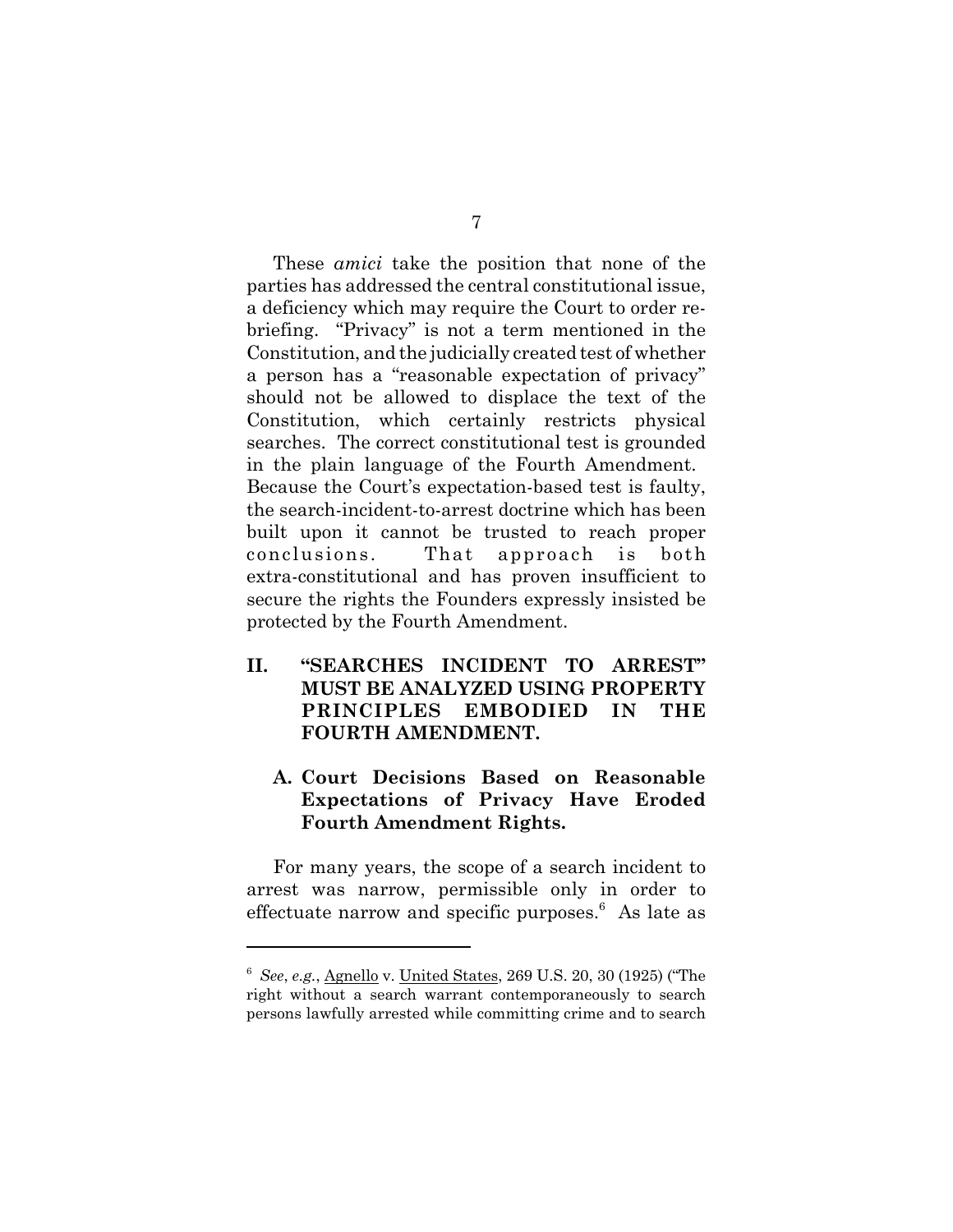1968, the Court described a search upon arrest for (i) weapons and (ii) implements of escape as "reasonably **limited in scope** by these purposes," noting with approval that the police officer "did not engage in an unrestrained and thoroughgoing examination of Peters and his personal effects." Sibron v. New York, 392 U.S. 40, 67 (1968).

However, the year before Sibron was decided, this Court had already begun to abandon the Fourth Amendment's foundational property principles upon which the search incident to arrest doctrine originally was based. Beginning in Warden v. Hayden, 387 U.S. 294 (1967), and <u>Katz</u> v. United States, 389 U.S. 347 (1967), the Court embraced a newly created right to privacy.<sup>7</sup>

the place where the arrest is made in order to find and seize things connected with the crime as its [i] **fruits** or as [ii] the **means** by which it was committed, as well as [iii] **weapons** and other [iv] **things to effect an escape** from custody, is not to be doubted." (Emphasis added).)

<sup>&</sup>lt;sup>7</sup> Such a modification of Fourth Amendment jurisprudence might have been thought necessary after the Court's refusal in Olmstead v. United States, 277 U.S. 438 (1928), to protect a person's electrical communications over telephone lines, based on a cramped view of what constitutes "property" under the Fourth Amendment. Following the logic of the Olmstead decision, a trespass occurs where government agents enter a man's home and break into his desk to read his letters without a warrant, but no trespass occurs when the government agents access his computer from outside his home to read the exact same correspondence in electronic form.

In District of Columbia v. Heller, 564, U.S. 570 (2008), Justice Scalia had no trouble applying constitutional protections to changing technology. He wrote that "[s]ome have made the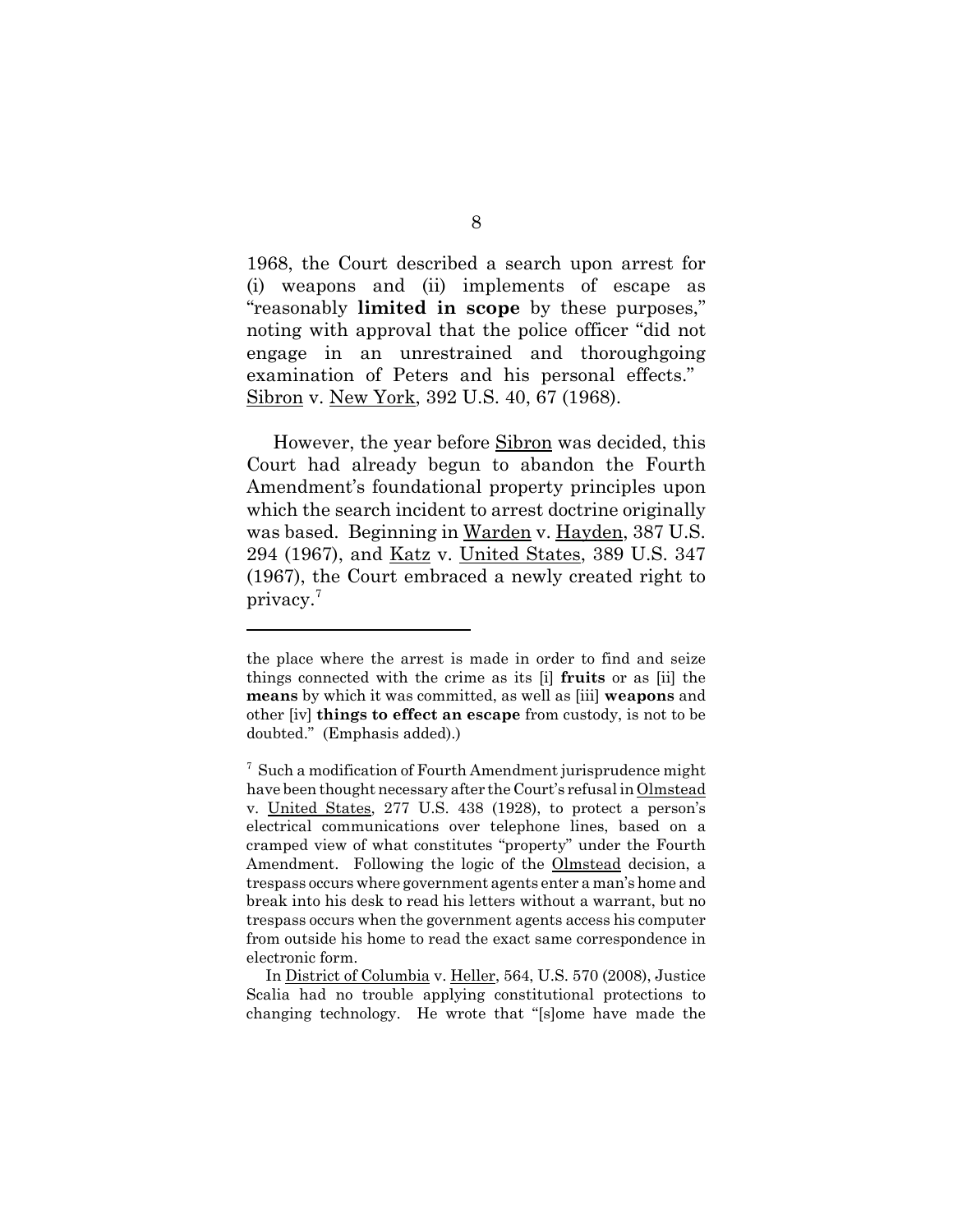In justification of this new, modern privacy-based view of the Fourth Amendment, the Court stated that "[t]he premise that **property** interests control the right of the government to search and seize **has been discredited** ... the principal object of the Fourth Amendment is the protection of privacy rather than property, and [we] have increasingly discarded fictional and procedural barriers rested on property concepts." Warden v. Hayden, 387 U.S. at 304 (emphasis added).

This newly created right to privacy took little time to percolate into the search-incident-to-arrest doctrine. As the court of appeals explained, "the modern searchincident-to-arrest doctrine emerged from Chimel v. California, 395 U.S. 752 (1969)...." Wurie, 728 F.3d at 3. Justice Stewart, writing for the majority in Chimel, noted that the Court's jurisprudence in this area had been a "sw[inging] pendulum," and thus "hardly ... an unimpeachable line of authority."8 *Id.*, 395 U.S. at

argument, bordering on the frivolous, that only those arms in existence in the 18th century are protected by the Second Amendment. We do not interpret constitutional rights that way. Just as the First Amendment protects modern forms of communications ... and the Fourth Amendment applies to modern forms of search ... the Second Amendment extends, prima facie, to all instruments that constitute bearable arms, even those that were not in existence at the time of the founding." *Id.* at 582.

Olmstead was wrongly decided, and seems to have contributed to the jettisoning of property in favor of privacy.

<sup>&</sup>lt;sup>8</sup> Justice White agreed, writing in dissent that "[f]ew areas of the law have been as subject to shifting constitutional standards over the last 50 years as that of the search 'incident to an arrest.'" *Id.* at 770.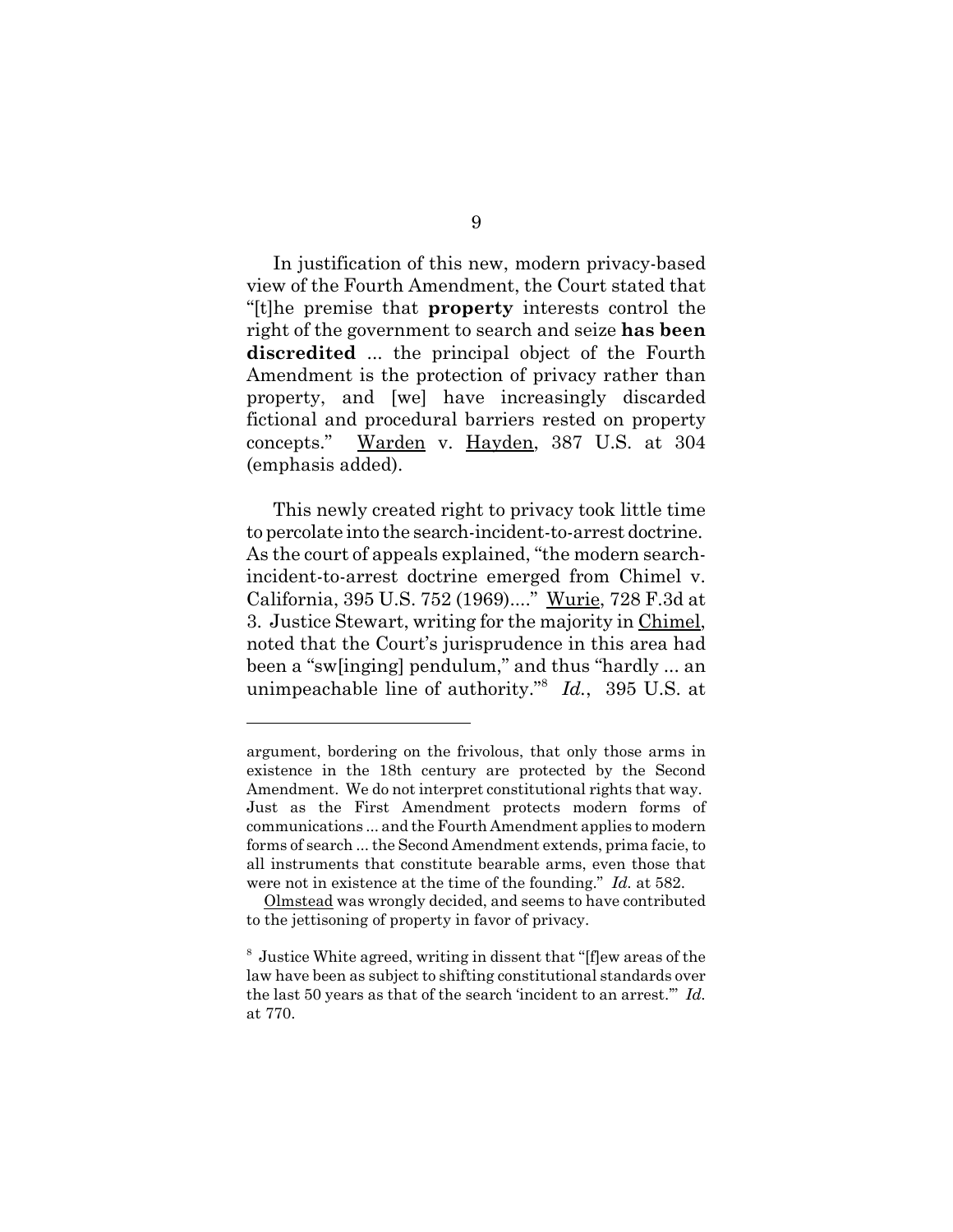758, 760. In Chimel, however, the Court recognized a fundamental distinction between a search of the arrested **person** and a search of the **place** where the person was arrested, limiting the search to the person. *See* Chimel, 395 U.S. at 754.

The Court in Chimel noted that, although previous cases had upheld searches of the **person**<sup>9</sup> and searches of certain **effects**, 10 those cases "made no reference to any right to search the *place* where an arrest occurs." *Id.* at 755 (emphasis added). The Court favorably quoted Judge Learned Hand's analogy that "'[a]fter arresting a man in his house, to rummage at will among his **papers** in search of whatever will convict him, appears to us to be indistinguishable from ... a general warrant.'" *Id.* at 767 (emphasis added).

However, in United States v. Robinson, 414 U.S. 218 (1973), the Court moved in a decidedly different direction from the more restrictive approach that it took in Sibron. The Court rejected language in Sibron as having imposed "a novel and far-reaching limitation on ... the traditional and unqualified authority of the arresting officer to search the arrestee's person." *Id.* at 229. In order to unlink itself from Fourth Amendment property principles, the Robinson Court alleged that the common-law authorities on "search incident to arrest ... are sparse" — an assessment that dissenting Justice Marshall called "disingenuous." Freed from any guiding principles, the Court opted for a "**broad**

<sup>&</sup>lt;sup>9</sup> United States v. Weeks, 232 U.S. 383 (1914).

 $10$  Carroll v. United States, 267 U.S. 132 (1925).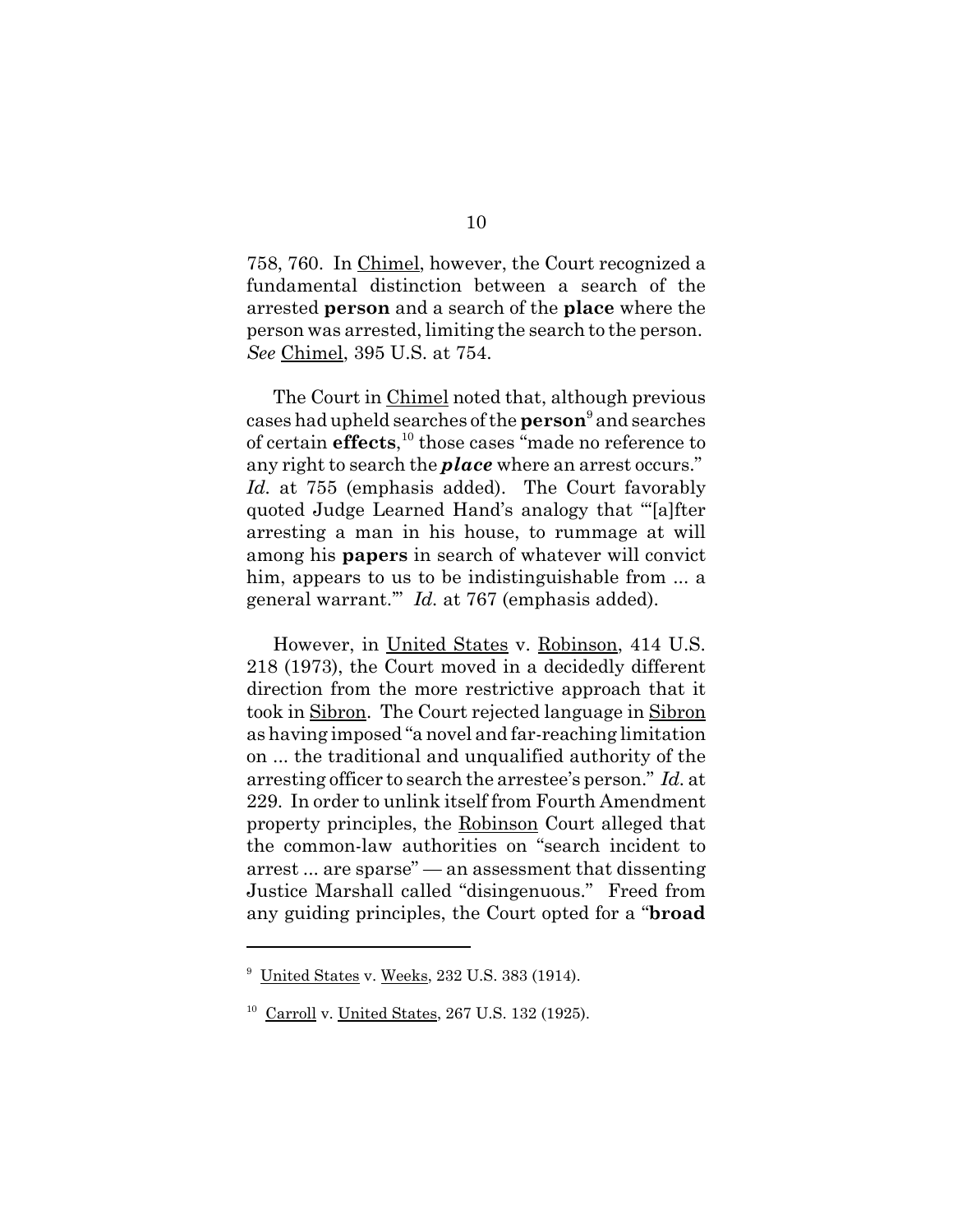statement of the authority to search incident to arrest," somehow ostensibly reconciling that with Sibron's "**limited**" search.<sup>11</sup>

In an effort to explain the majority opinion and to chart a future course, Justice Powell wrote a concurrence. Eschewing the Fourth Amendment's itemization of "persons, houses, papers, and effects," Justice Powell lumped them all under a new banner: "areas of an individual's life about which he entertains legitimate expectations of privacy." Robinson, 414 U.S. at 237 (Powell, J., concurring). He asserted that an unlimited search incident to arrest was justified "because the **privacy** interest protected by that **constitutional guarantee** is legitimately **abated** by the fact of arrest." *Id.* at 237-38. Justice Powell argued that "an individual [once arrested] retains no significant Fourth Amendment interest in the privacy of his person." *Id.* According to Justice Powell, the search-incident-to-arrest doctrine called for balancing of the interests between individual privacy and the government's law enforcement interests, where the government's interests would almost always prevail:

> If the arrest is lawful, the privacy interest guarded by the Fourth Amendment is **subordinated** to a legitimate and overriding governmental concern. No reason then exists to frustrate law enforcement by requiring

<sup>11</sup> *Compare* Robinson, 414 U.S. at 232-33 (emphasis added) with Sibron, 392 U.S. at 67.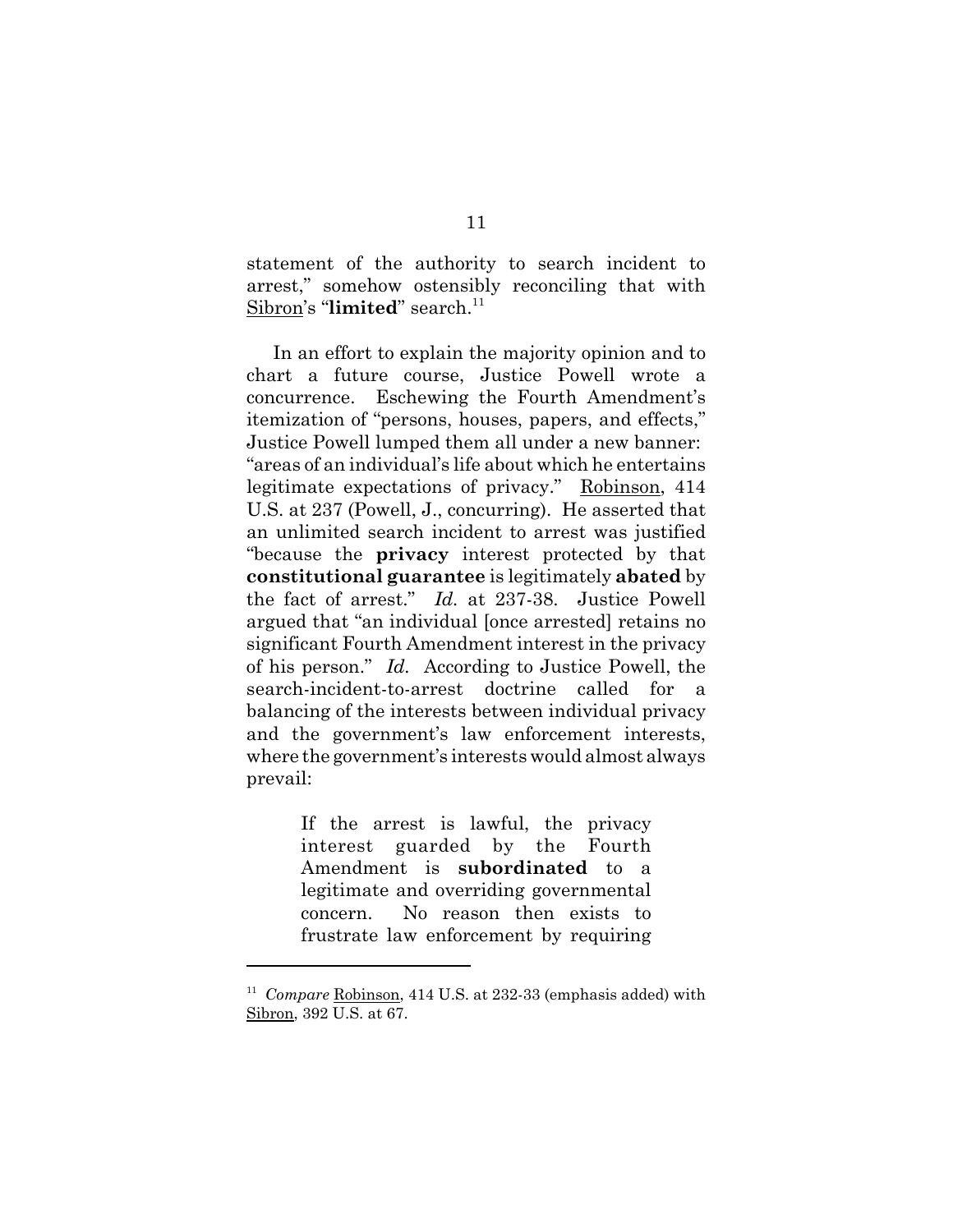some independent justification.... This seems to me the reason that a valid arrest justifies a full search of the person, **even if that search is not narrowly limited by the twin rationales** of seizing evidence and disarming the arrestee. [*Id.*, 414 U.S. at 237 (emphasis added).]

Four years after Robinson, in United States v. Chadwick, 433 U.S. 1 (1977), a unanimous Court adopted Justice Powell's privacy reasoning in a search of a footlocker pursuant to arrest.<sup>12</sup> Citing Katz, the Court stated that "the Fourth Amendment 'protects people, not places[,]' more particularly, it protects people from unreasonable government intrusions into their legitimate expectations of privacy." Chadwick, 433 U.S. at 7.

The Katz privacy doctrine has led to absurd results, which permit governmental acts of criminal trespass, $^{13}$ facilitate and sanction breaches of contract,  $14$  and even

 $12$  Both dissenting opinions also rested upon privacy considerations. *See* Chadwick, 433 U.S. at 20.

<sup>13</sup> *See* Oliver v. United States, 466 U.S. 170, 178, 183 (1984) (a person has no expectation of privacy in his "open fields," and thus government agents may trespass in their investigation, since "[t]he existence of a **property** right [is now] **but one element** in determining whether expectations of **privacy** are legitimate.") (emphasis added).

<sup>14</sup> *See* Smith v. Maryland, 442 U.S. 735, 741 (1979) (police are permitted to capture the numbers dialed by a person on his phone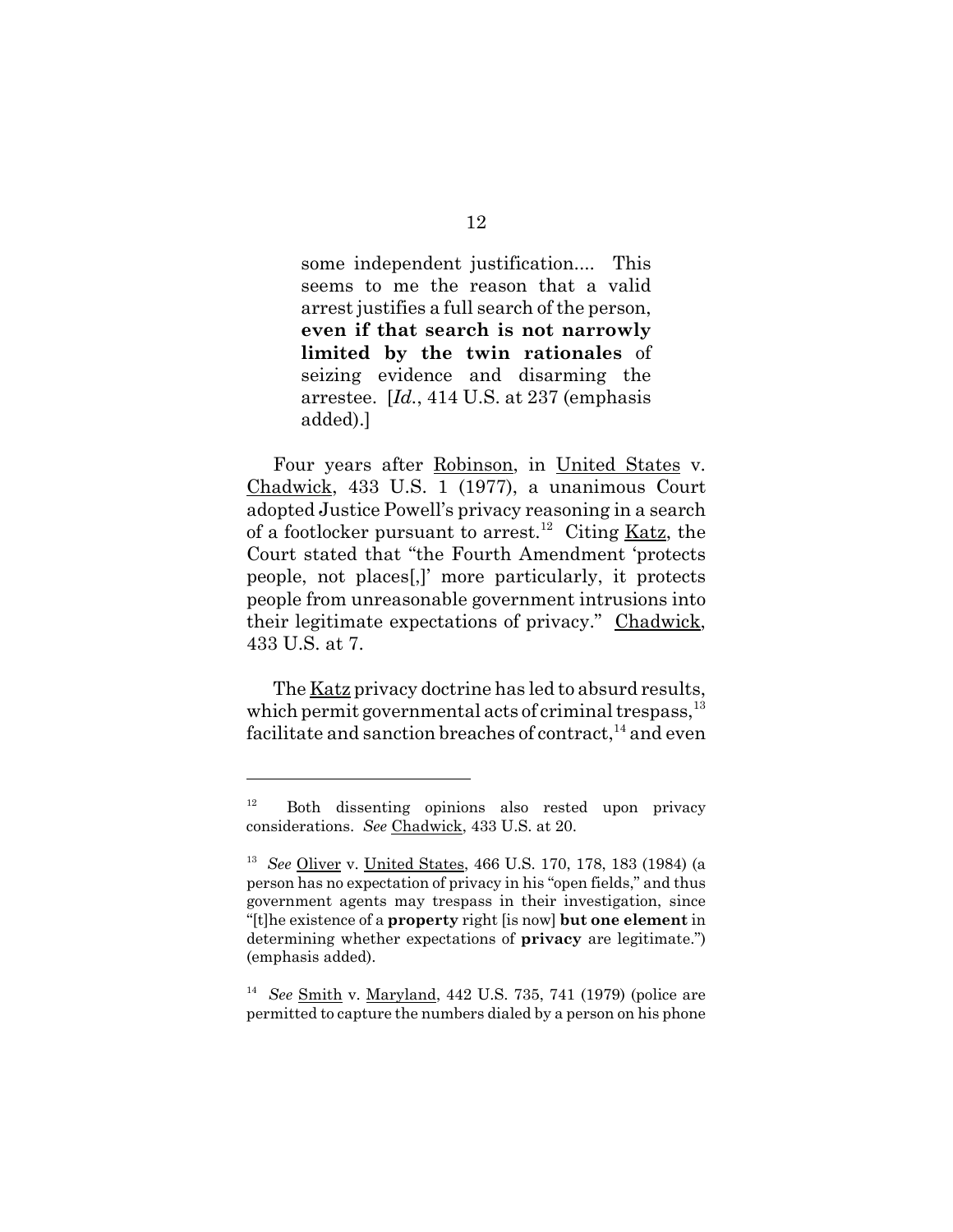incentivize theft, $15$  based on a subjective determination that a person **had no reasonable expectation that the government would not do so.**

The notion of a reasonable expectation of privacy is a moving target, as the degree of privacy one may reasonably expect depends entirely on what technological powers of intrusion the government has at its disposal. *See* Kyllo v. United States, 533 U.S. 27, 34 (2001) (The reasonable expectation of privacy test "has often been criticized as circular, and hence subjective and unpredictable ... The question we confront today is what limits there are upon this power of technology to shrink the realm of guaranteed privacy."). Writing for the majority in Kyllo, Justice Scalia recognized the abandonment of property for

because he voluntarily conveyed them to the telephone company for the express purpose of placing a call); United States v. Miller, 425 U.S. 435, 442 (1976) (police can obtain a person's bank records from the bank because he voluntarily conveyed the information for the express purpose of banking). But a person who contracts with a third party to perform a service does not lose his property right to information created to perform that service.

<sup>15</sup> *See, e.g.*, California v. Greenwood, 486 U.S. 35, 40 (1988) (police permitted to search garbage bags that were placed at the curb "for the express purpose of conveying it to a third party...."); United States v. Hedrick, 922 F.2d 396, 398  $(7<sup>th</sup>$  Cir. 1991) (police permitted to seize and search trash placed in cans on a person's property within the curtilage of his home). But the government may not open a person's outgoing mail just because he entrusted it to the Post Office for the express purpose of conveying it to the addressee. The government may not enter a person's home without a warrant on the theory that he had no privacy expectation since he had given a spare key to his neighbor for the express purpose of watering his plants while on vacation.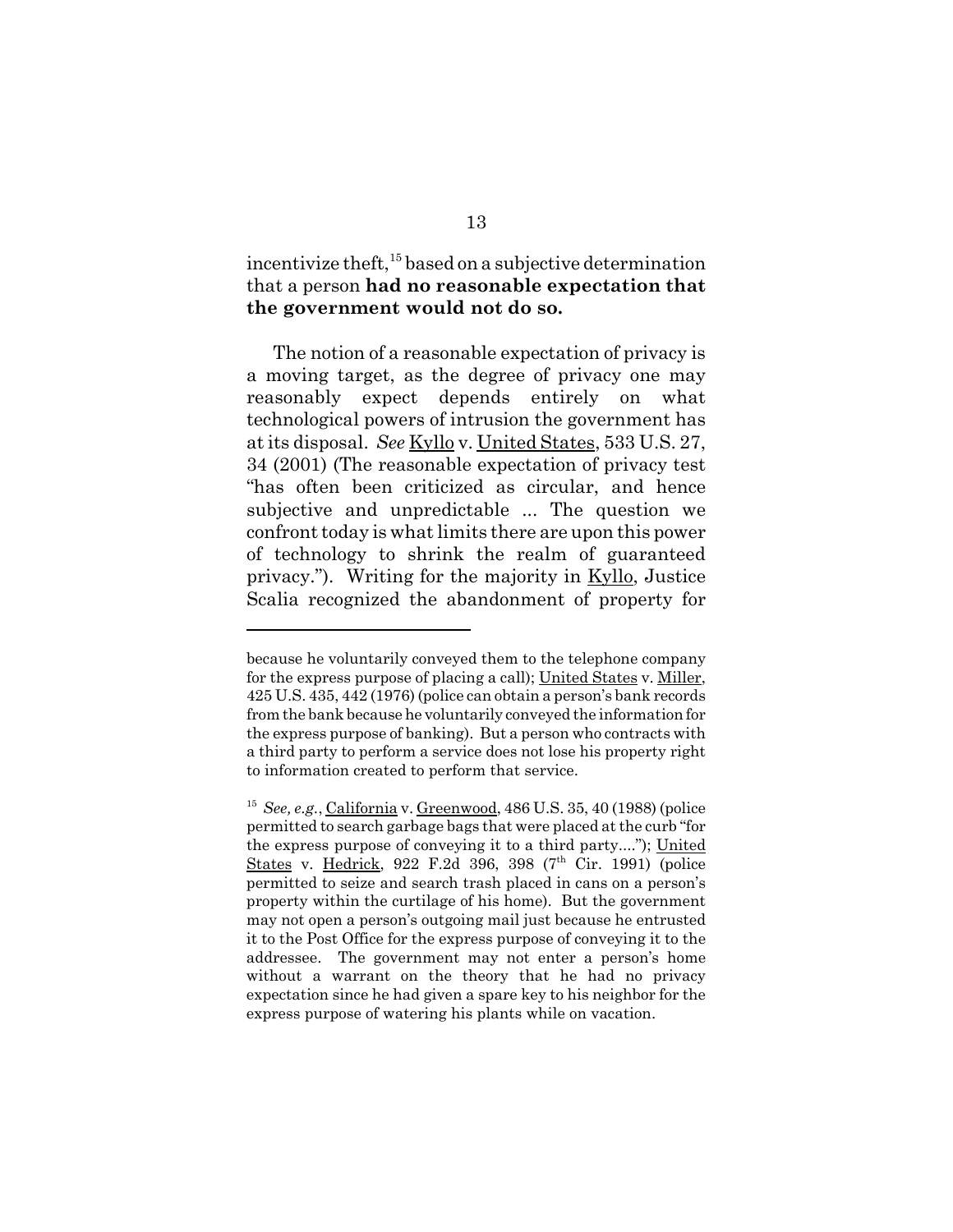privacy, and clearly struggled with how to analyze thermal imaging using the Court's privacy precedents.<sup>16</sup>

## **B. United States v. Jones Returned the Fourth Amendment Jurisprudence to its Property Roots.**

In 2012, the reign of Katz's reasonable expectation of privacy test appeared to have come to an end. In United States v. Jones, 565 U.S. \_\_\_, 132 S.Ct. 945, 953-54 (2012), the Court refused to sanction use of evidence gleaned from a government trespass on a person's private vehicle, and signaled a return to the property foundations of the Fourth Amendment. Writing for the majority in Jones, Justice Scalia recognized that "[t]he text of the Fourth Amendment reflects its close connection to property, since otherwise ... the phrase 'in their persons, houses, papers, and effects' would have been superfluous." *Id.* at 949. The Court not only rejected the proposition that the Katz privacy test was the exclusive Fourth Amendment test, but also determined that the privacy test was subordinate to a primary property-based test. *Id.* at 953-54.

 $16$  Indeed, the basis for the Kyllo decision has eroded because, since it was decided, thermal imaging technology, which had been experimental, grossly expensive, and "not in general public use," has proliferated to the point that sophisticated thermal imaging scopes are now widely available for under \$2,000. *See* http://amzn.to/QXOjtZ.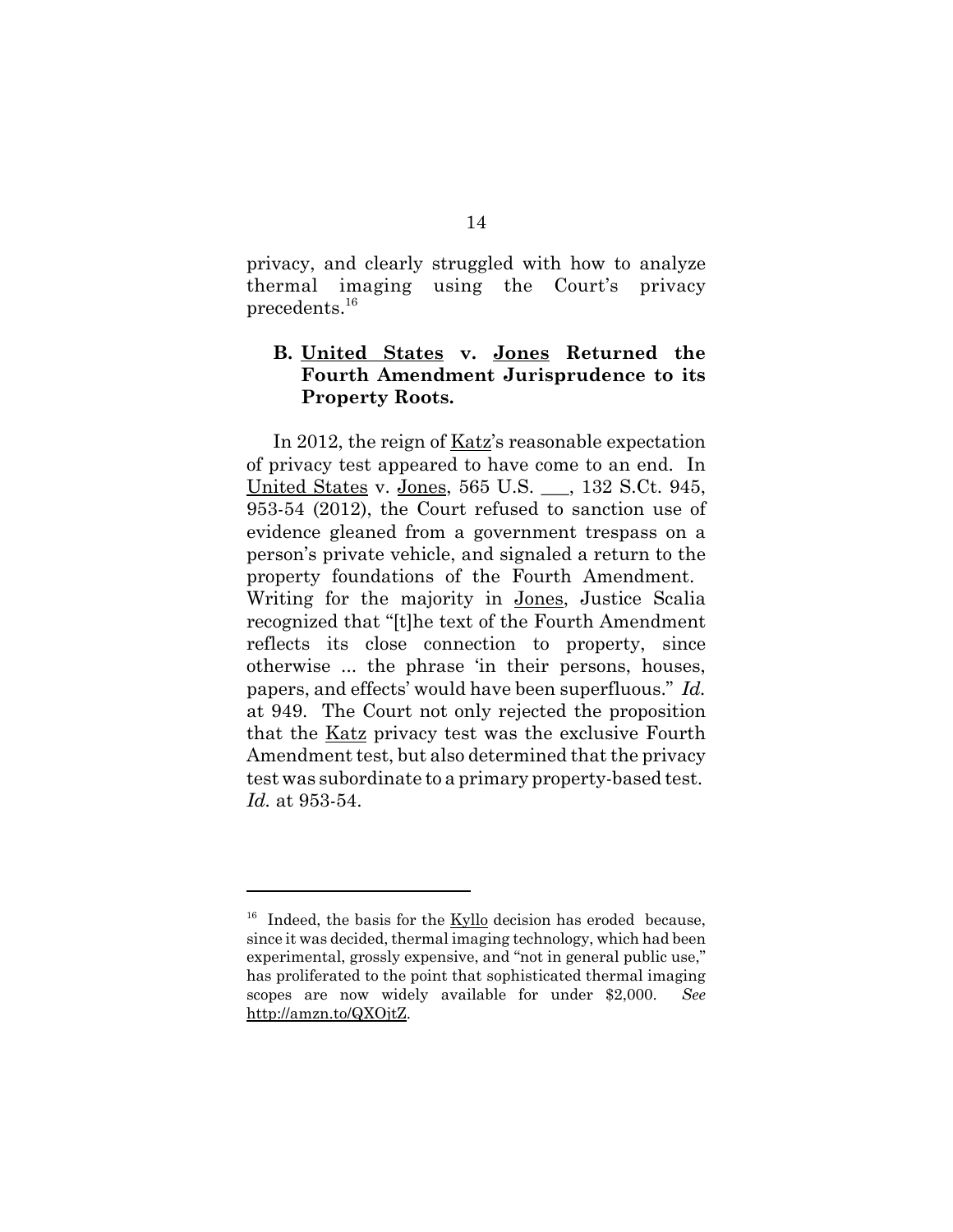The Court demoted the <u>Katz</u> privacy test, relegating it to the role of an "add-on," ruling that it would not be employed if it afforded less protection than the " $18<sup>th</sup>$  century guarantee against unreasonable searches." Jones, 132 S.Ct. at 953. The Jones Court never needed to consider whether Jones had any "reasonable expectation of privacy" in his vehicle.17 It held that Jones retained a property interest in his vehicle, even though he may not have had a reasonable expectation of privacy. It was enough that the government had engaged in a "physical intrusion of a constitutionally protected area in order to obtain information...." *Id.* at 951.

In Florida v. Jardines, 133 S.Ct. 1409 (2013), this Court went one step further in determining that, in any Fourth Amendment case, the search or seizure was first to be examined according to a property-based test. *Id.* at 1417.

Nevertheless, even after this Court's decisions in Jones and Jardines, the lower courts have persisted in using outdated and discredited "privacy" principles in Fourth Amendment cases, often completely disregarding the property principles at stake. Consistent with this pattern, the circuit court below never mentioned property in its analysis at all, and only once cited Jones, but in support of a privacy

 $17$  Indeed, a "person traveling in an automobile on public thoroughfares has no reasonable expectation of privacy in his movements from one place to another." United States v. Knotts, 460 U.S. 276, 281 (1983).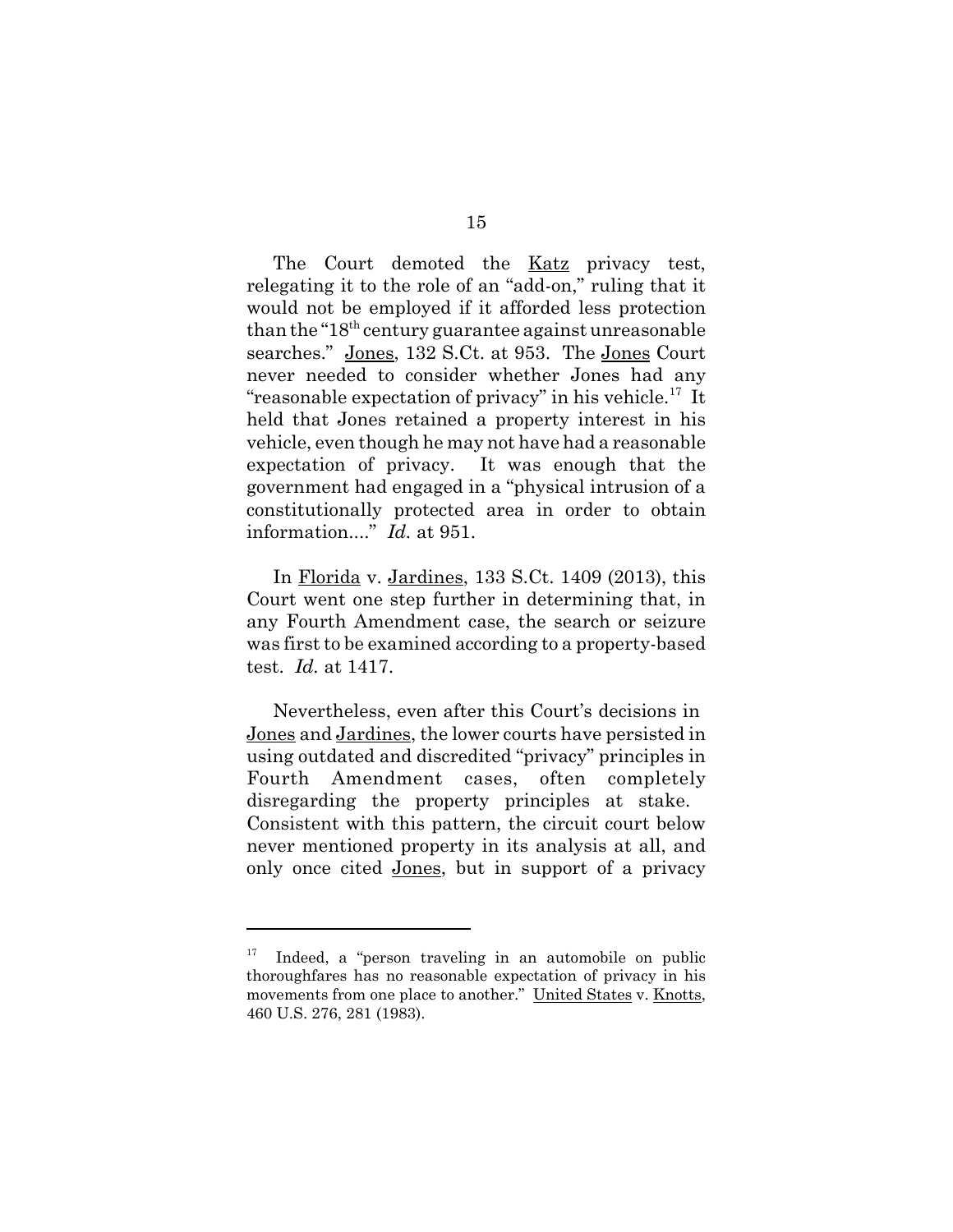holding! *Id.* 728 F.3d at 14.<sup>18</sup> The circuit court reached the right conclusion in overturning Wurie's conviction, but did so based on privacy grounds. *See* Wurie, 728 F.3d at 11-13.

Remarkably, all parties in both the Wurie and Riley cases urge this Court to decide these cases based on privacy principles, as if Jones and Jardines had never been decided. The Court should resist this effort to reestablish privacy over property, both because the Fourth Amendment rests upon property-based principles, and because the privacy test undermines the historic protections secured by the text.

### **C. The Fourth Amendment Protects Property Interests.**

Contrary to Katz and its myriad progeny, the original foundation of the Fourth Amendment was never based upon an evolving expectation of privacy, but upon fixed property principles. The prefatory clause states that "[t]he right of the people to be secure in their persons, houses, papers, and effects, against unreasonable searches and seizures, shall not be violated...." All four protected categories involve property rights. First and foremost, "every man has a property in his own person...." J. Locke, Second Treatise of Civil Government, Chapter 5, Sec. 27

<sup>&</sup>lt;sup>18</sup> In like manner, the defendants in Wurie and Riley rely on Justice Alito's concurring opinion in Jones, which rests upon privacy, not property. *See* Wurie Brief for Respondent at 11-12; Riley Brief for Petitioner at 56-57.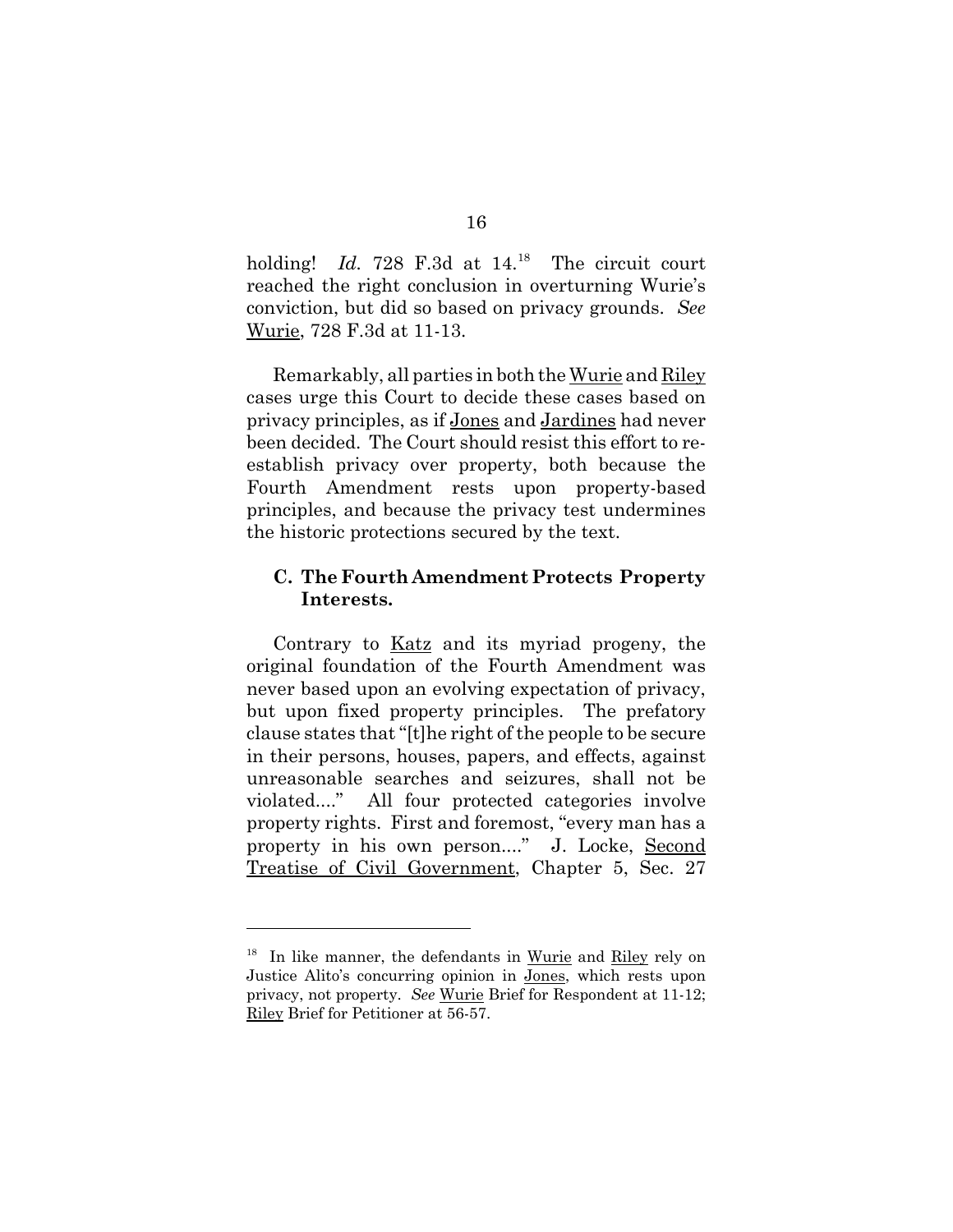$(1690).$ <sup>19</sup> From that property right in the person derives the private property right in "houses, papers, and effects," which are "[t]he labour of his body, and the work of his hands...." *Id.*

Indeed, to protect private property, man instituted civil government. W. Blackstone, Commentaries on the Laws of England, Book 2, Chapter 1, p. 8. *See also* Entick v. Carrington, 19 Howell's State Trials 1029 (1765) ("The great end, for which men entered into society, was to secure their property").

A person's private property rights protect him not only as against his fellow man, but also — and increasingly more importantly — against the government. Only when the government demonstrates that it has a superior property interest may it search or seize one's property — including his person. This Court embraced that principle in Boyd v. United States, 116 U.S. 616, 623 (1886).

<sup>19</sup> *See also* Genesis 1:26 ("Let us make man in our image, after our likeness: and let them have **dominion** over the fish of the sea, and over the fowl of the air, and over the cattle, and over all the earth, and over every creeping thing that creepeth upon the earth.") (emphasis added). Similar to that Biblical grant of authority, "property" is defined as "[t]hat **dominion** or indefinite right of use or disposition which one may lawfully exercise over particular things or subjects." Black's Law Dictionary, West Publishing Co., Revised Fourth Edition, 1968, p. 1382 (emphasis added). Private property is defined as "that sole and despotic dominion which one man claims and exercises ... in total exclusion of the right of any other individual in the universe." *See* W. Blackstone, Commentaries on the Laws of England, Book 2, Chapter 1, "Of Property, in General," Univ. of Chicago facsimile ed: 1766, p. 2.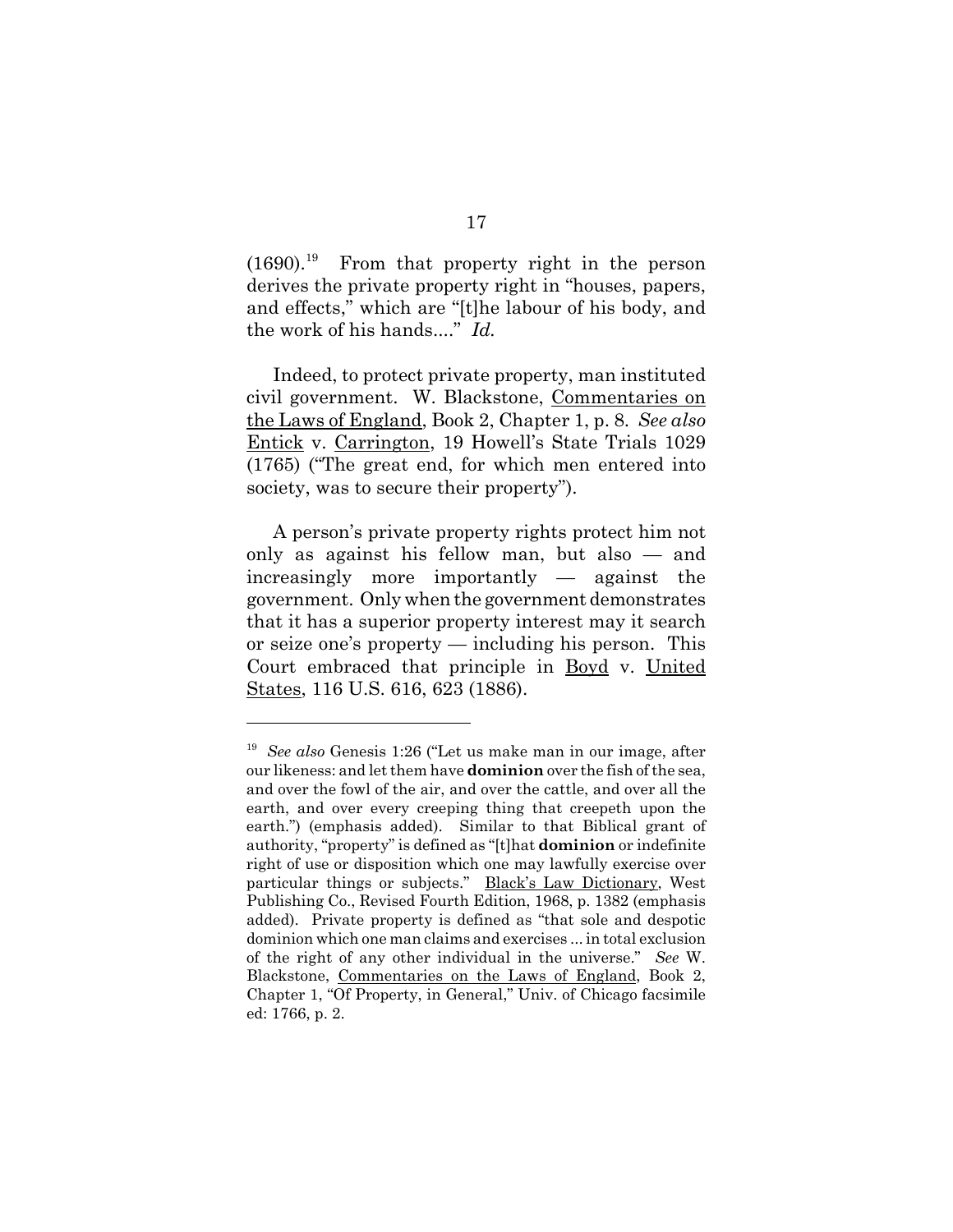When the government intrudes upon a person's property without first demonstrating such a superior property interest, it is nothing more than a trespasser. Judge Cardozo wrote that "[t]he basic principle is this: Search of the person is unlawful when the seizure of the body is a **trespass**.... Search of the person becomes lawful when grounds for arrest and accusation have been discovered, and the law is in the act of subjecting the body of the accused to its **physical dominion**." People v. Chiagles, 237 N.Y. 193, 197 (N.Y. 1923) (emphasis added).

In this case, the dissenting circuit court judge attempted to downplay the government search, arguing that "[t]he police officers' **limited search** of one telephone number in Wurie's call log was even less intrusive than the searches in" other cases. United States v. Wurie, 728 F.3d 1, 15 (1<sup>st</sup> Cir. 2013) (emphasis added). In Jones, the government argued similarly that the placement of a GPS tracking device was at best a "**technical trespass**." Reply Brief for the United States in United States v. Jones, No. 10- 1259, p. 2 (emphasis added). That *de minimis* type of argument was rejected in Jones, and should be rejected here, since "every [unjustified] invasion of private property, **be it ever so minute**, is a trespass." Entick v. Carrington, 19 Howell's State Trials 1029 (1765) (emphasis added).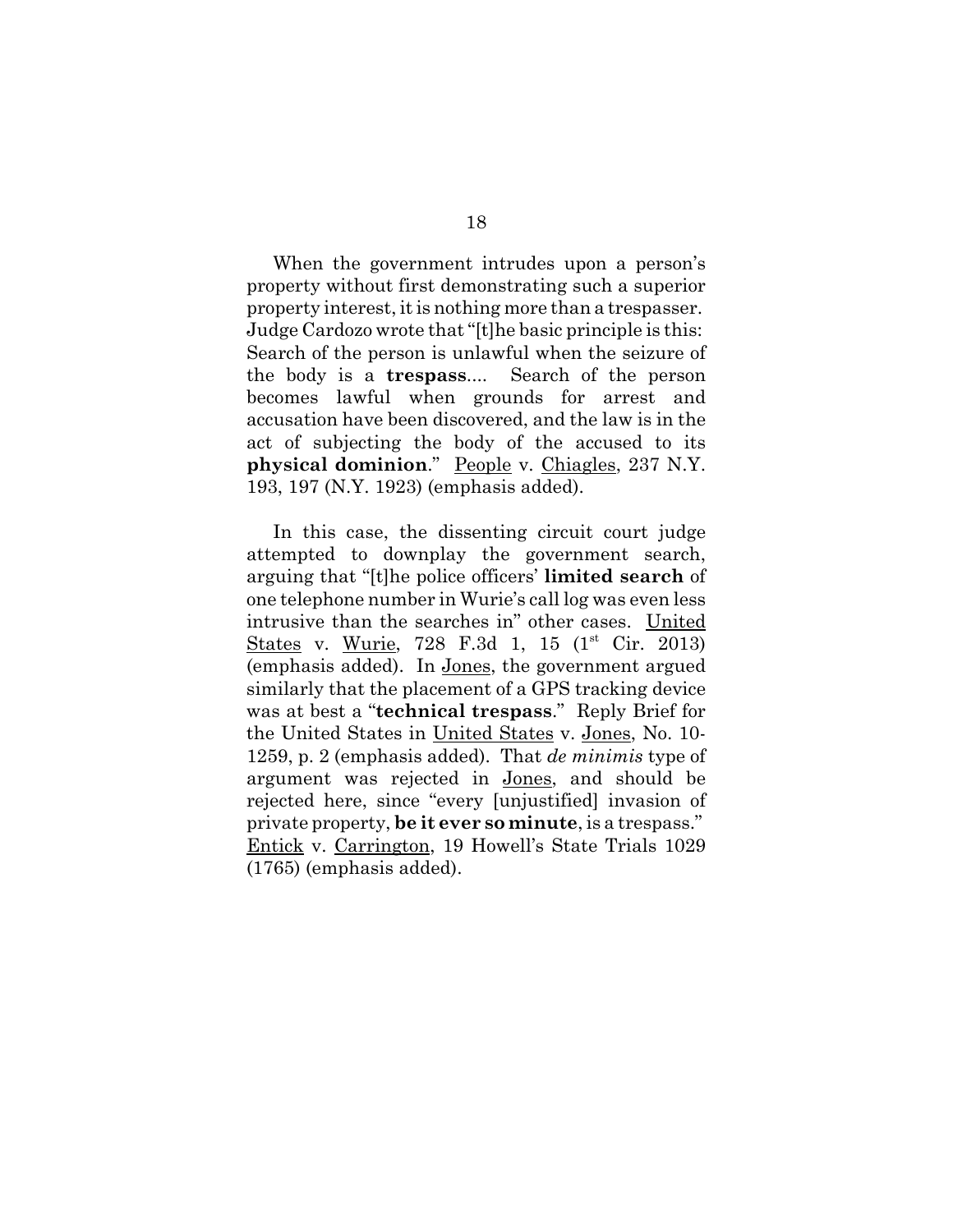### **D. The Fourth Amendment Protects Four Categories of Property Interests Which Are Afforded Separate and Distinct Protection.**

Simply because the government is entitled to possess either a "person," "house," "paper," or "effect" does not mean it is thereby entitled to possess any, or all, of the other protected property interests. This principle is reflected in the second clause of the Fourth Amendment, which states that "no Warrants shall issue,<sup>20</sup> but upon probable cause, supported by Oath or affirmation, and **particularly describing the place to be searched, and the persons or things to be seized**." *Id.* (emphasis added). This "particularity requirement" ensures that each of the protected classes of property remains separate and distinct from the others.

Compromising one category does not negate the protections afforded to the others. $21$  For example, police armed with an arrest warrant may be permitted

<sup>20</sup> As Justice Scalia has noted in a concurrance, the "warrant requirement" has acquired problems of its own, and "had become so riddled with exceptions that it was basically unrecognizable. In 1985, one commentator cataloged nearly 20 such exceptions ... Since then, we have added at least two more." California v. Acevedo, 500 U.S. 565, 582 (1991).

<sup>21</sup> *See. e.g.*, Ybarra v. Illinois, 444 U.S. 85, 92 (1979) ("a warrant to search a **place** cannot normally be construed to authorize a search of each **individual** in that place") (emphasis added); Chimel v. California, 395 U.S. 752 (1969) (An arrest of a **person** does not carry with it the authority to search the **place** within which he was found.).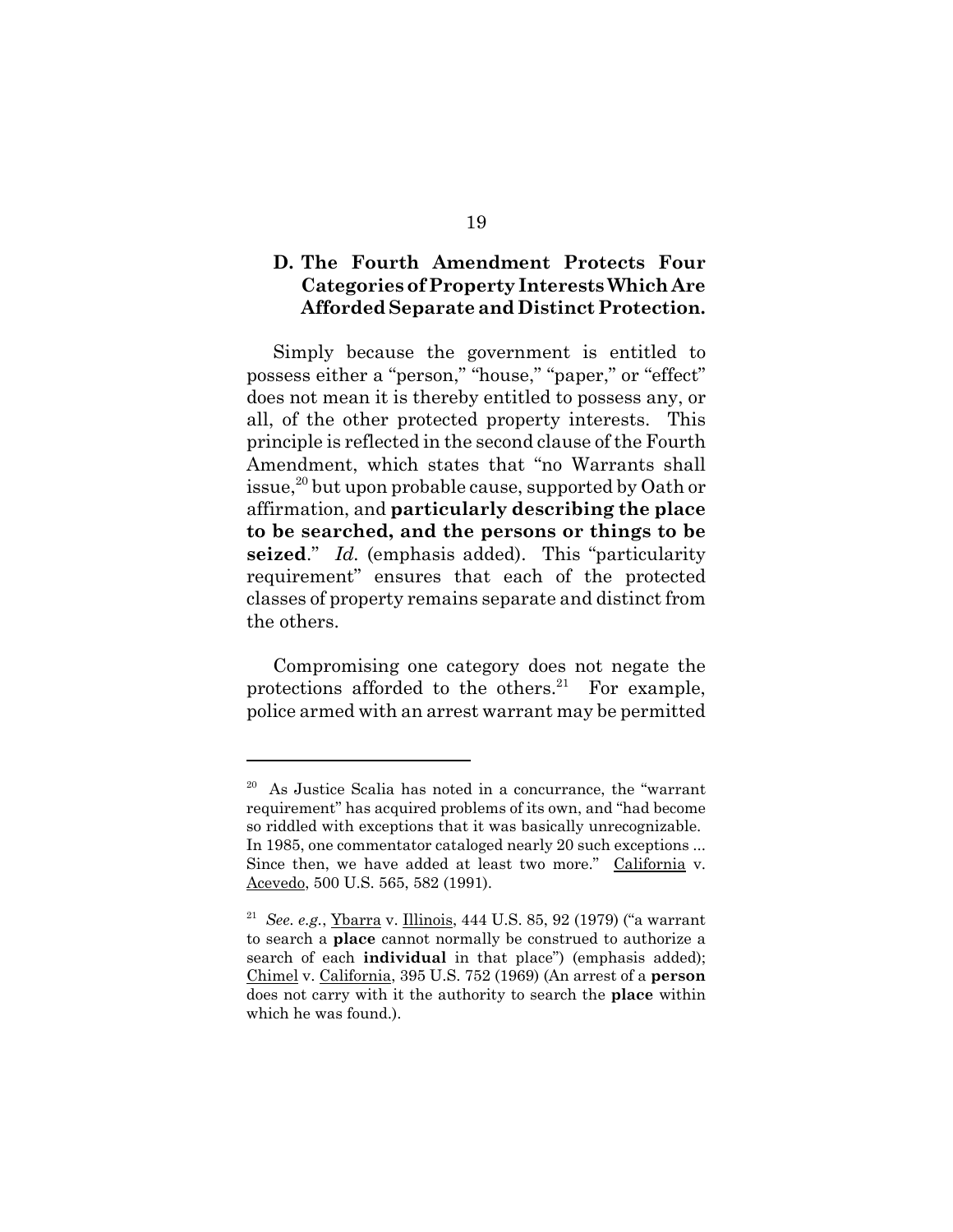to search a house in order to find the person named, but may not open a desk too small for the person to hide to search for papers and effects.<sup>22</sup> In this case, simply because the police may have been justified in making an arrest does not give them carte blanche authority to seize and conduct an exhaustive search of any property found on the arrestee, including the cell phone at issue.

## **III. SEARCHES INCIDENT TO ARREST ARE LIMITED TO EFFECTUATING THE ARREST, AND ARE NOT A GENERAL AUTHORITY TO SEARCH A PERSON'S BELONGINGS.**

At common law, the authority to arrest was accompanied by a very limited power to separate the person being arrested from various objects that may be on his person. The purpose of this "search incident to arrest" is to effectuate the arrest, and "merely involve[s] a search of [the] person [not] a separate search of effects found on his person." United States v. Robinson, 414 U.S. 218, 255 (1973) (Marshall, J., dissenting). Thus, "[a]n officer, having made an arrest, is required to keep the prisoner **safely** until lawfully discharged; and, if the latter is **violent**, or if for any other reason an attempt at escape is apprehended, he may search his person to ascertain whether he has **implements to aid his escape**, and may take them away." J.P. Bishop, Criminal

<sup>22</sup> *See* United States v. Ross, 456 U.S. 798, 824 (1982).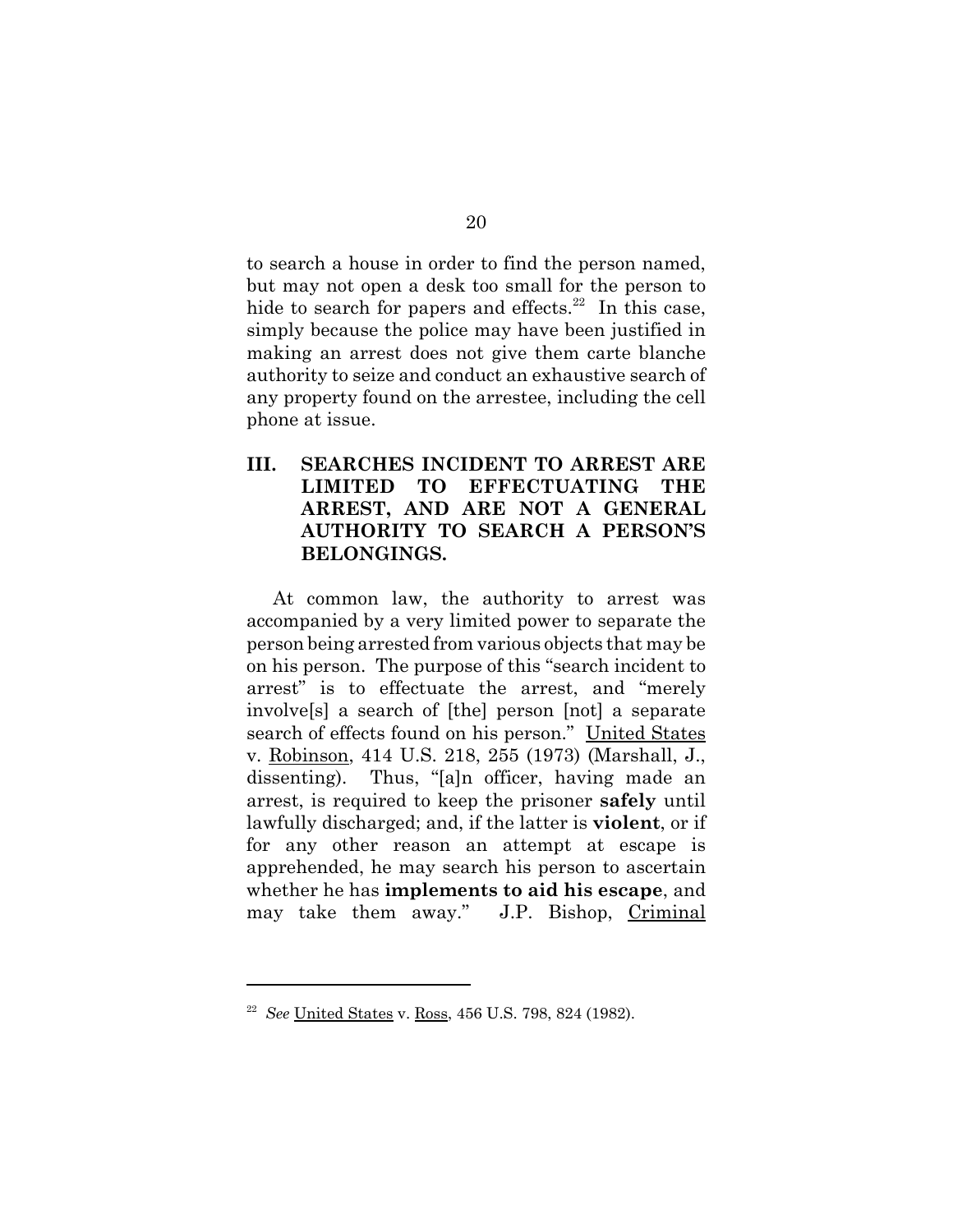Procedure at § 210, Little, Brown & Co., 1880 (emphasis added).

Additionally, with respect to "either goods or money which he reasonably believes to be connected with the supposed crime, as its **fruits**, or as the **instruments** with which it was committed, **or as supplying evidence** relating to the transaction, he may **take them, and hold them** to be disposed of as the court shall direct." *Id.* at § 211 (emphasis added). It is important to note that this authority is only to "take and hold" the items, not to conduct a further warrantless, detailed examination of them, as was done with Wurie's cell phone here.

#### **A. Upon Arrest, the Police Become the Bailee of the Person Arrested.**

Indeed, the "arrest" underlying a search — the seizure of a person by the state — is best understood according to property principles. An "arrest" is defined as "the taking into custody of a person, or a person and his goods, in pursuance of some lawful command or authority." Criminal Procedure, § 156.

When a person is lawfully arrested, it is because the state has a superior property interest over his person. He is no longer free to exercise dominion over his body, to go where he wants, and to do as he pleases.

After a person is arrested, a judge may release a person eligible for "bail" on conditions. The bailment of a person is "the delivery, in legal form, of one under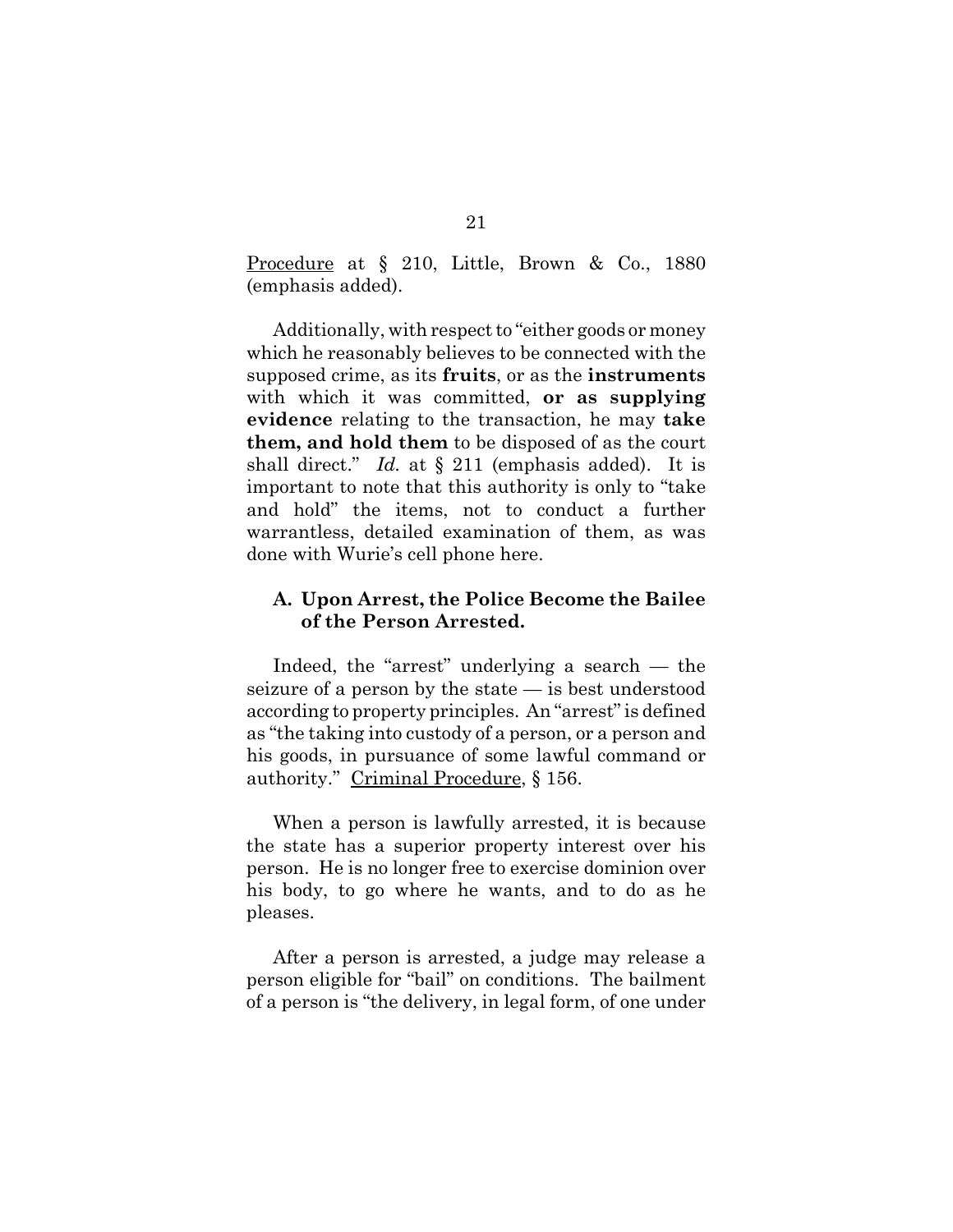arrest to another or others who thereby become entitled to his custody, and, with him, responsible for his appearance...." Criminal Procedure, § 248. However, even after a prisoner is "bailed out," he does not reacquire full property rights in his person. Instead, he is often limited in where he may go, what he may do, whom he may see, etc. Moreover, a bail bondsman who posts a bond obtains a property interest in the prisoner, and if it is believed the prisoner might "jump bail," "he may be detained by them and enforced to appear...." *Id.* at § 249.

#### **B. The Government Is No More than a Bailee of Personal Property Seized Incident to Arrest.**

The police arrested Wurie on suspicion of selling drugs, and "drove him to a nearby police station, where they seized two cell phones, a set of keys, and more than one thousand dollars in cash from his person." Pet. at 3. Seizures of such items might be justified — the cell phones and keys being possible implements of escape, and the cash being possible fruits of selling drugs, the crime of which Wurie was suspected. However the police search went much further than that. When one of the cell phones began receiving calls, the police "opened the phone to check its call log [and] obtain[ed] the number for 'my house.'" Pet. at 3.

By doing so, the police exceeded any property right they had in the cell phone and trespassed on Wurie's property, much the same as occurred in Jones when, without a warrant, the police placed a GPS tracking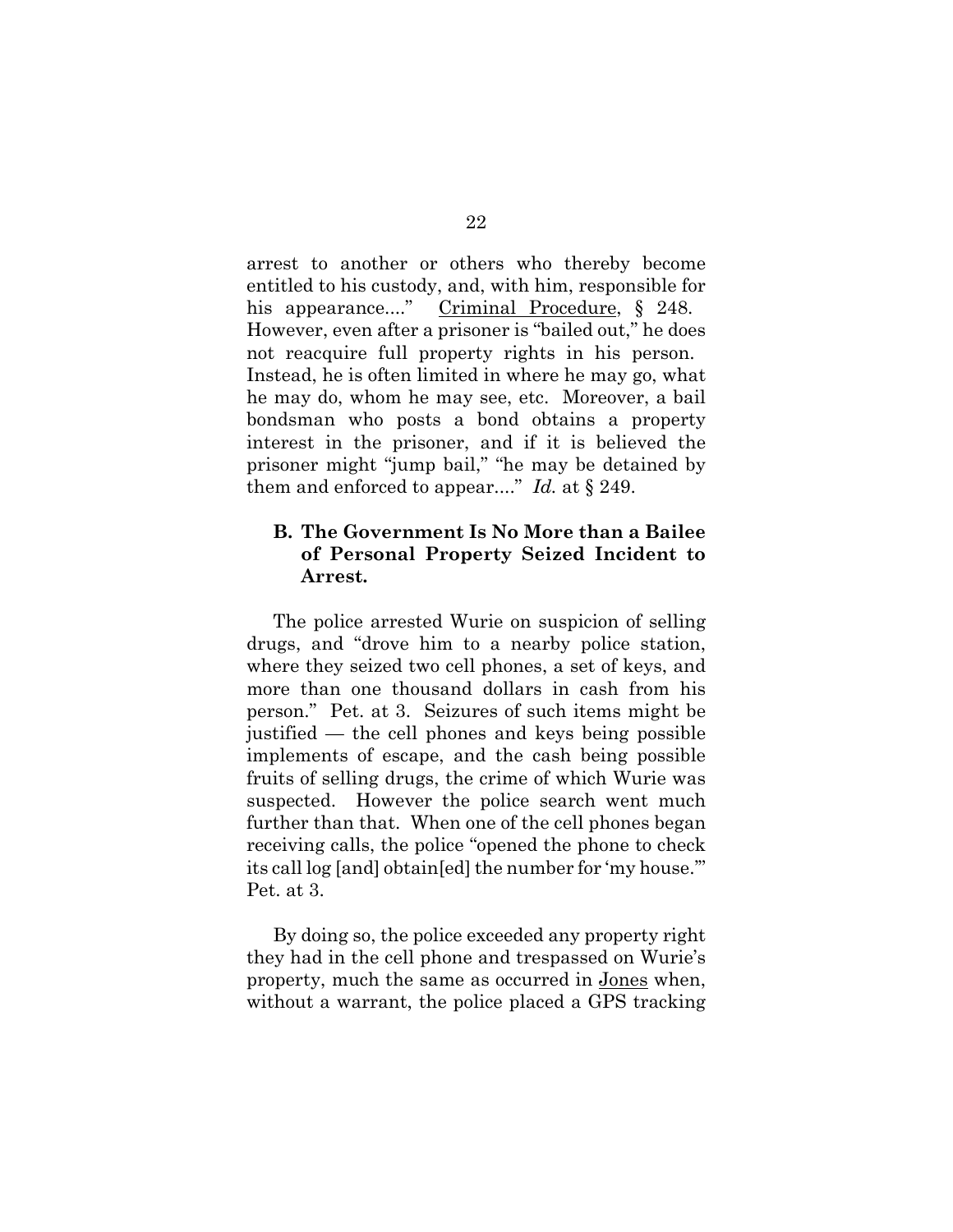device on Jones' car. If the police had probable cause sufficient to demonstrate Wurie's cell phone contained contraband or evidence of any crime, they could have applied for a warrant to search it.

A person retains a property interest in his belongings after his arrest. Criminal Procedure concludes that "[t]his taking of things from the arrested person **does not change the property in them**." *Id.* at § 212 (emphasis added). Since the purpose of searching someone upon arrest is to separate him from certain items, "once the [items are] in the officer's hands," the purpose of the search is complete and the officer is simply holding the property on behalf of the arrestee. *See* Robinson at 256 (Marshall, J. dissenting). Opening Wurie's cell phone is analogous to the improper police action taken in Robinson, where "[o]pening the package ... did not further the ... purpose of the search." *Id.*

When the police take possession of personal property incident to an arrest, they have no property interest in the items greater than that of a common law bailee. An officer "holds all such property, whether money or goods, subject to the order of the court; and, in proper circumstances, he will be directed to restore it, in whole or in part, to the prisoner." Bishop, Criminal Procedure, § 212. A bailment of the arrestee's property is properly viewed as "a delivery of goods or personal property ... in trust ... and thereupon either to redeliver the goods to the bailor or otherwise dispose of the same...." Black's Law Dictionary, p. 179.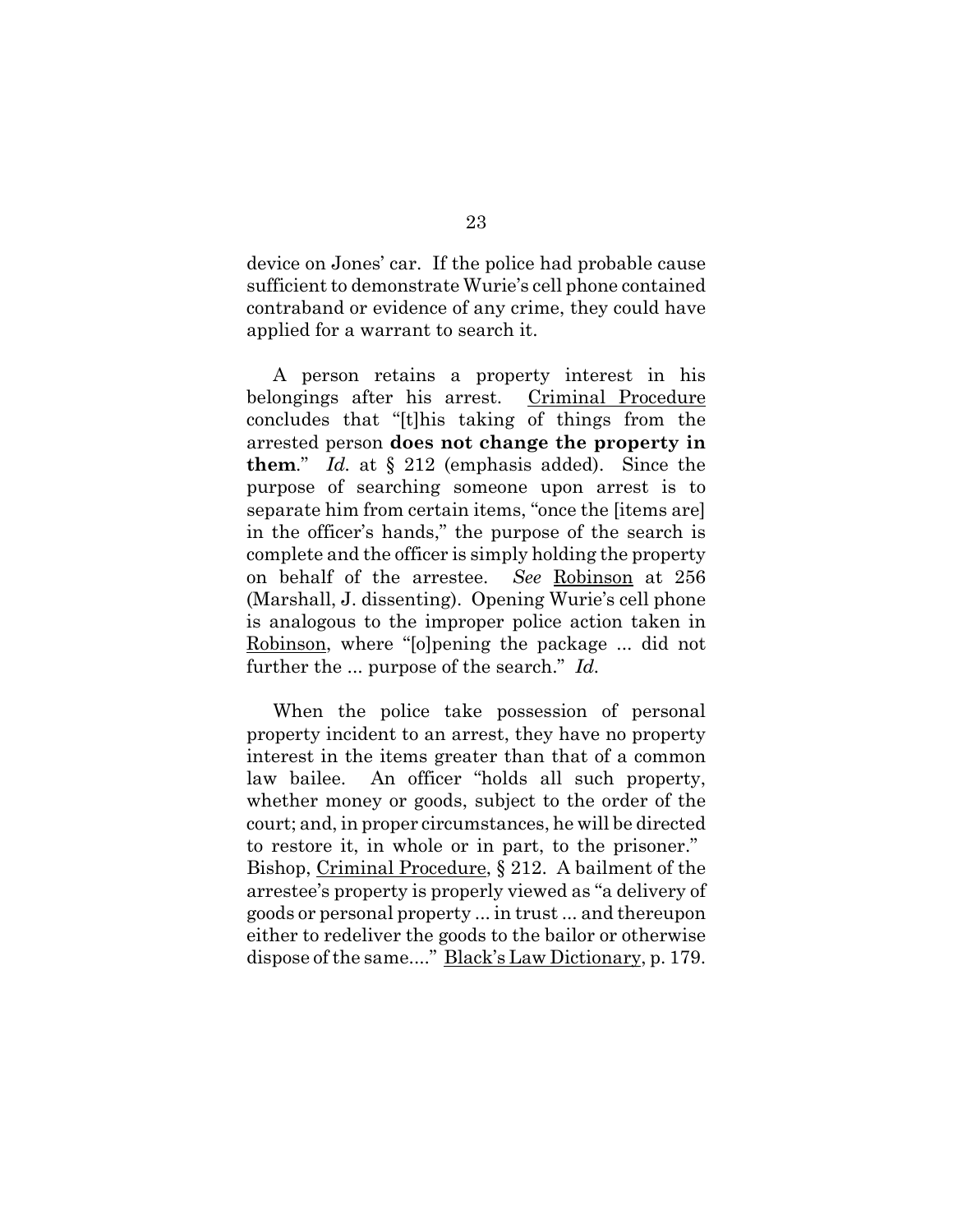Story explained that "[i]n respect to property in the custody of the officers of a court, pending process and proceedings, such officers are undoubtedly responsible for good faith and reasonable diligence." J. Story, Commentaries on the Law of Bailments, sec. 620, Little & Brown, 1840. *See, e.g.*, American Ambassador Casualty Co. v. Chicago, 205 Ill. App. 3d 879 (Ill. App. Ct. 1st Dist. 1990) (police became involuntary bailees of a vehicle after the driver of the vehicle was arrested).

Having only the authority of a bailee of Wurie's cell phone, the police were required to hold it for safekeeping, but had no right to examine its contents without a warrant.

#### **CONCLUSION**

Justice Frankfurter explained the problem faced by courts in cases like Wurie when he wrote in Rabinowitz that "[i]t is a fair summary of history to say that the safeguards of liberty have frequently been forged in controversies involving not very nice people." United States v. Rabinowitz, 339 U.S. 56, 69 (1950) (Frankfurter, J., dissenting). However, the Court's decision in this case could affect virtually anyone.

This Court already has determined that police may arrest a person for any minor infraction, even if the maximum penalty does not include jail time. *See* Atwater v. Lago Vista, 532 U.S. 318 (2001). Consider the case of a lawyer arrested for a traffic offense. Is it to be the law that the police may scrutinize his smartphone, laptop, flash drive, iPad, briefcase, and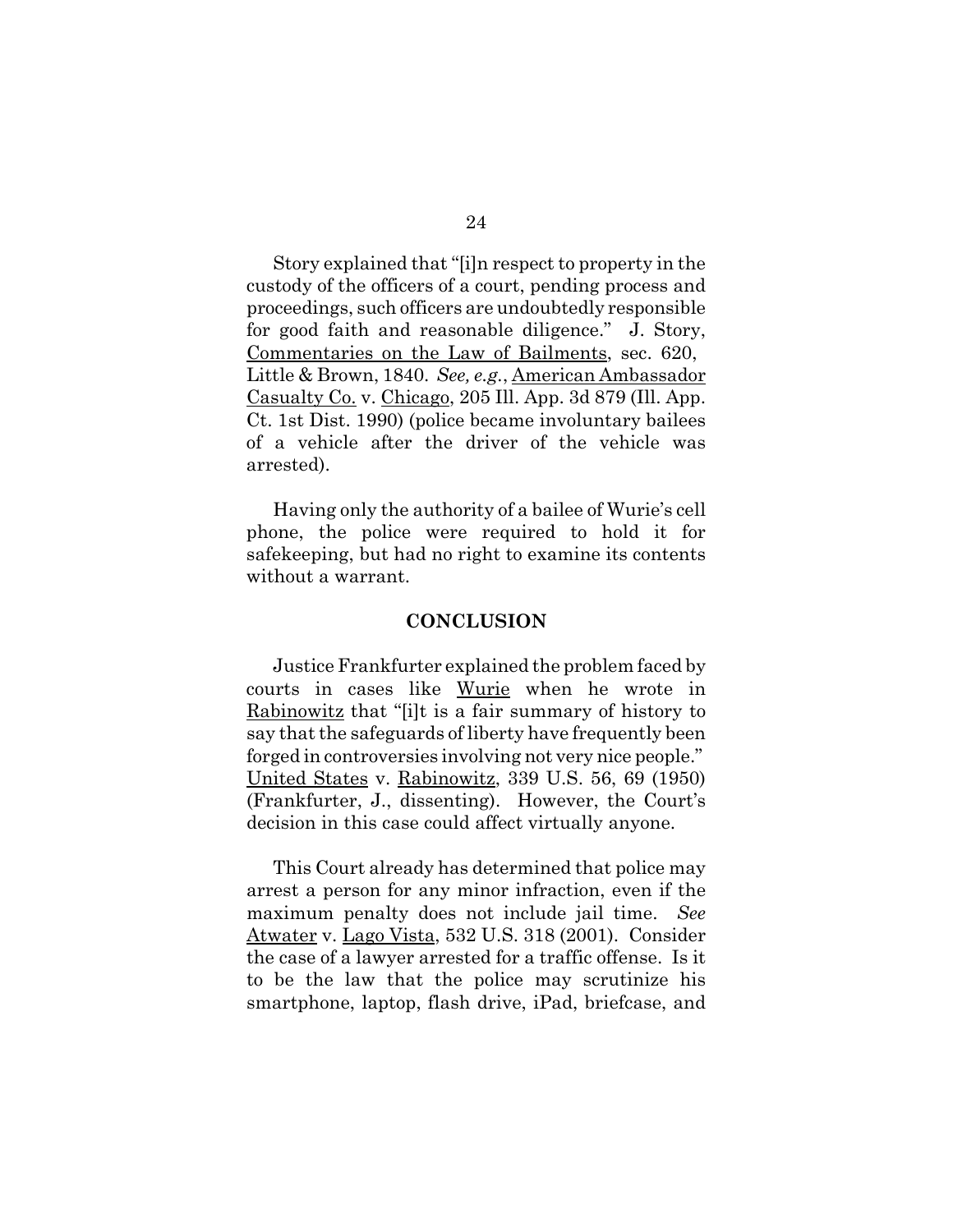client files $^{23}$  — without warrant or suspicion of any wrongdoing — simply because he has failed to use his turn signal when merging?<sup>24</sup> If a lawyer's confidences should not be searched, why should any other person be given fewer rights?

It is widely believed that the Court's jurisprudence governing "searches incident to arrest" is in disarray, and this case presents the Court with the opportunity to establish principled limitations on the scope of such searches — limitations based on textual, wellestablished property principles, rather than on judgemade tests which balance away constitutional protections based on subjective notions of "expectations of privacy."

<sup>23</sup> *See* U.S. v. Wurie, 728 F.3d at 7.

<sup>24</sup> The government argues in its opening brief that it may **always** search cell phones incident to arrest. U.S. Br. at 8. Only in the **alternative** does it argue that it may search cell phones **sometimes**, "'when it is reasonable to believe that evidence of the offense of arrest might be found....'" *Id.* at 10 (citation omitted). That alternative argument, the government suggests, "**would also dispel any theoretical concern that officers will use arrests for traffic offenses as pretexts to search cell phones**." *Id.* at 11 (emphasis added). But again, that is only the government's **alternative** argument. In the government's perfect world, the police could comb through a person's entire electronic life after arresting him because one of his tires touched the double yellow line.